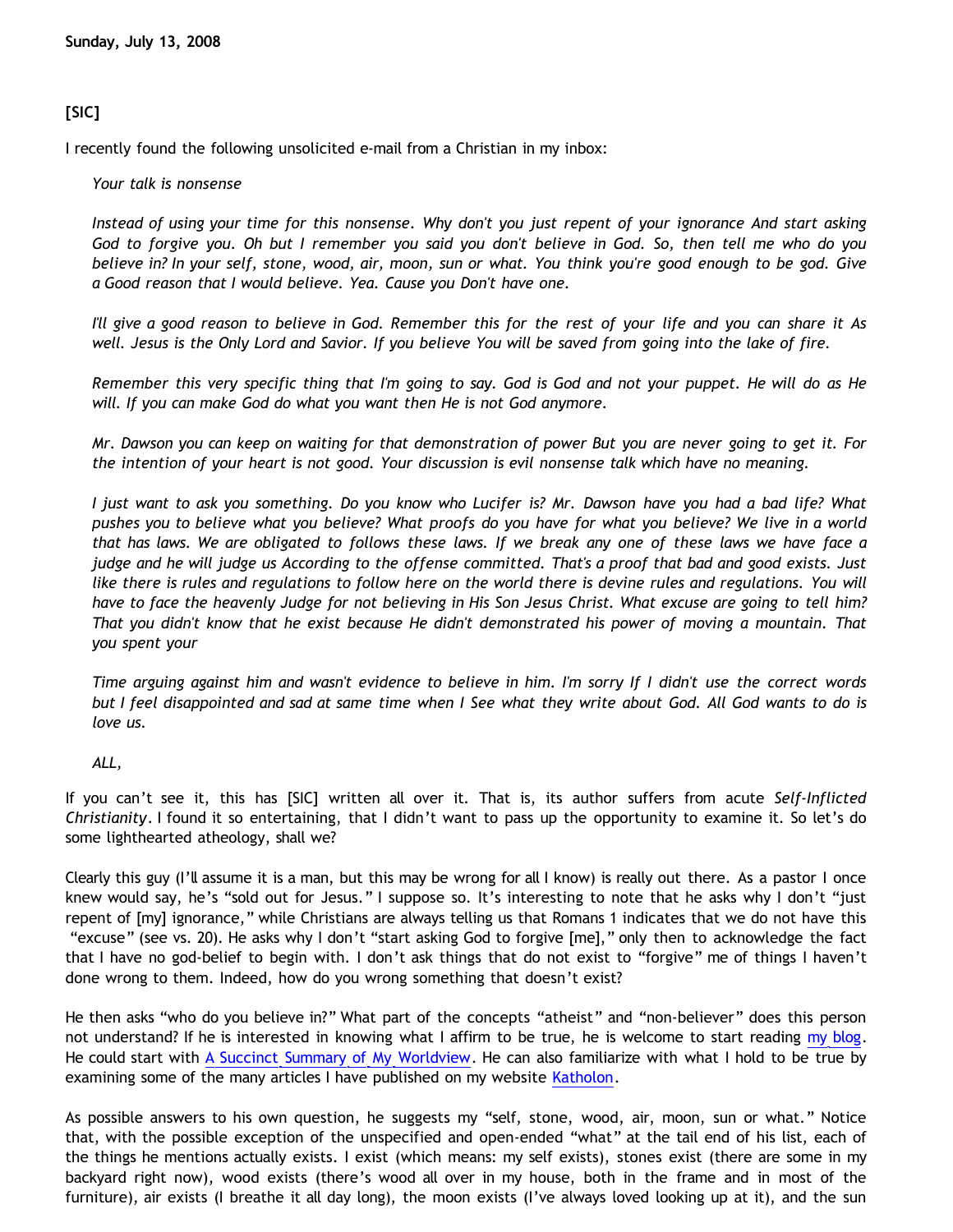exists (it helps my basil plants grow). So why wouldn't I recognize that these things exist? Is this Christian upset because I acknowledge things that do exist, and don't put faith in things that do not exist? Is his complaint really an expression of some kind of worldview jealousy?

He says that he will "give a good reason to believe in God," and proceeds to tell me that "If [I] believe, [I] will be saved from going into the lake of fire." I guess this fellow doesn't see that he simply multiplies his own burdens here, for at this point, not only does he need to demonstrate that his god exists, he also needs to demonstrate that a "lake of fire" also exists. His "just believe" rendition of Christian apologetics is remarkably indistinguishable from the "just pretend" indulgences of a child. That itself is not remarkable, though; it is all too commonplace among adherents of Christianity, from the occasional pew-warmer to the most dedicated church pastor, to the studious apologete who's gung ho for his god. Believers are so absorbed in the fake environment of their shared fiction, that they suppose everyone else is just as prone as they are to believing in analogous fantasies. Their approach is to substantiate one bit of fiction by appealing to another bit of fiction. The more sophisticated apologists at least make some attempt to conceal this, but it's there all the same.

He goes on to admonish me with severe words:

Remember this very specific thing that I'm going to say. God is God and not your puppet. He will do as He will. If you can make God do what you want then He is not God anymore.

I see. Well, I guess I won't try to make the Christian god do what I want it to do anymore. The Christian god is not my puppet (glad that's settled!). But according to Christianity, I'm its puppet, since "the potter is sovereign over the clay in both control and authority" (John Frame, *Apologetics to the Glory of God*, p. 178; cf. Romans 9:20-21). After all, on the Christian view, I'm nothing more than a lump of clay in its god's hands (even though it doesn't have any hands – it has no body!), and what I am and what I do have already been pre-determined since before the foundations of the world (cf. Rev. 17:8).

But don't be surprised to find below that there's apparently something I can do to keep the Christian god from doing something it might otherwise want to do.

He then writes, referring to the "power" of his god:

Mr. Dawson you can keep on waiting for that demonstration of power But you are never going to get it.

And this is supposed to be news? Of course there won't be a demonstration of his god's power. If his god is merely imaginary, it doesn't have any power to demonstrate in the first place. I already know this won't happen, that's why I'm not "waiting" for it to happen.

What's interesting is his reasoning for why his god won't demonstrate its power. He writes:

For the intention of your heart is not good.

So where above he exclaimed that his god is not my puppet, that "He will do as He will," now he's saying that there's something that I'm doing that prevents his god from demonstrating the power it allegedly possesses. My intentions are sufficient to determine what his god will or will not do. The Christian god spooks easily, you see, and runs off to hide in the shadows at the first hint of non-belief. Non-belief is like a light switch: just turn it on, and watch the cockroaches scurry away.

Clearly theists need to make up their mind. If their god exists and does what it chooses to do, then don't blame non-believers when its chronic absenteeism becomes more and more conspicuous with each passing moment. So often with religious apologetics, we find that action figures are always sold separately. A demonstration of the supernatural is always confined to the pages of some storybook, and take place only in the imagination of the reader.

Then my Christian correspondent blurts out:

Your discussion is evil nonsense talk which have no meaning. [SIC]

My "discussion is evil nonsense talk"? How is it "evil"? What harm have I caused? How has anything I've written caused the destruction of values? Or, is it simply because I challenge the alleged truth of religious claims, and for this reason he condemns it as "evil"? Notice that he nowhere interacts with any of my arguments. He just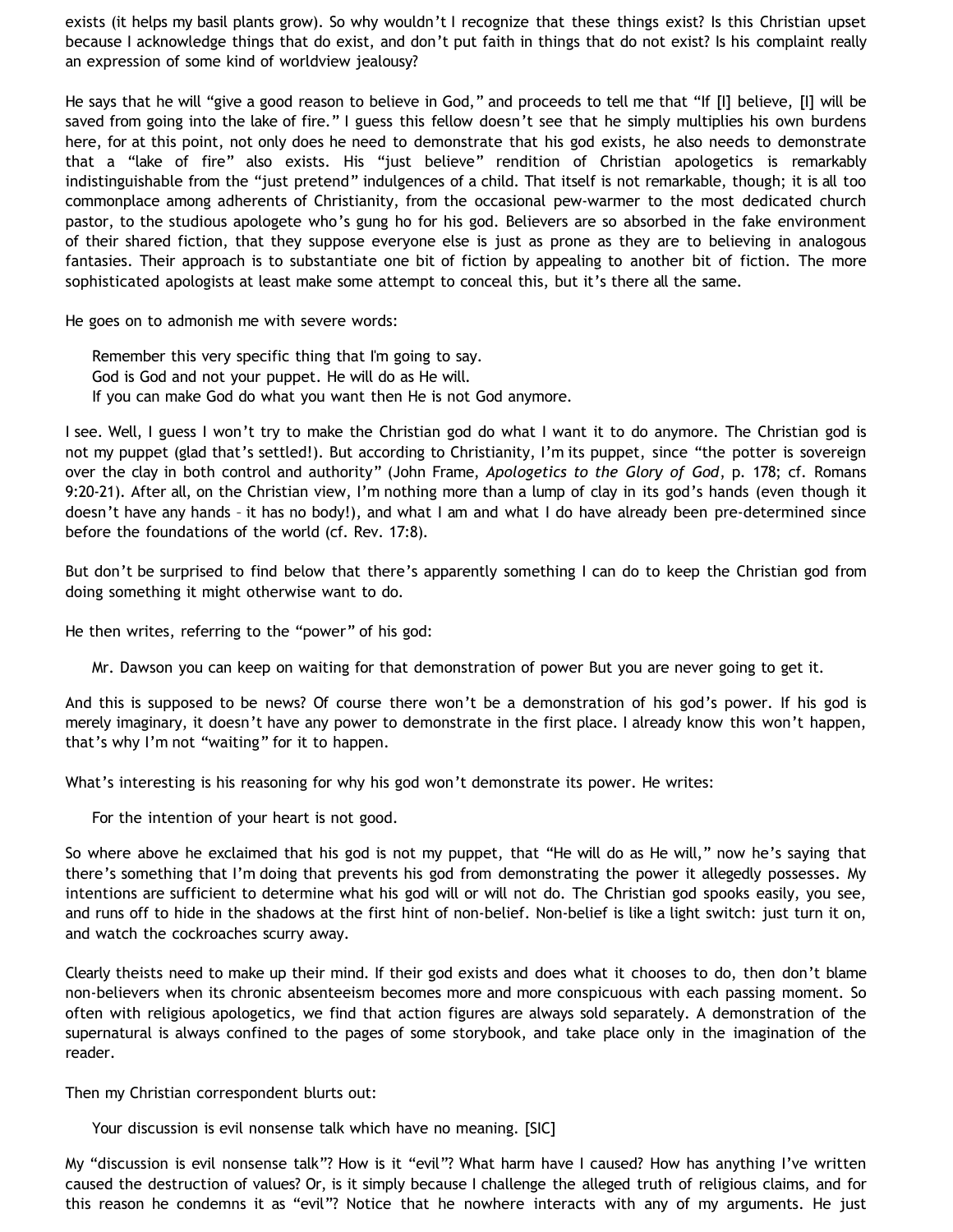dismisses them flippantly, as I would expect.

Then I was subjected to a most grueling interrogation:

I just want to ask you something. Do you know who Lucifer is?

Yes. Lucifer is the name of a character in the [cartoon universe of Christianity.](http://www.geocities.com/katholon/Cartoon_Universe_of_Christianity.htm) Lucifer is supposed to be the embodiment of evil itself, according to the Christian worldview, though I don't think it is as evil as the god that Christians worship. After all, that god is said to have created Lucifer in the first place, and could have acted against Lucifer long ago if it wanted to. In fact, were I a believer (and I can attest to this, because I've been there before), how would I be able to determine whether things like the tsunami in the Indian Ocean of 2004 were caused by the god of the bible, or by Lucifer? Not that it would make much difference to the victims of such tragedies, but as a believer it would be difficult to know which invisible magic being is responsible for which calamity. This is the domain of faith: imagine one way or another, and hope for the best.

Mr. Dawson have you had a bad life?

Actually no, I can't say I have. I've had a very good life, save for a brief portion when I wandered far too deeply into mysticism than I should have. And even then, I still made the best of it. (Look what I've learned!) But I finally made the decision to be honest, and I cured myself of Self-Inflicted Christianity. Any believer can do this. But other than that, my life has been wonderful, and it gets better everyday. Would believers prefer that I be miserable? Probably. It's stubbornly difficult to convert an atheist who's happy. And encountering such a person, stable as he is in his ways, causes ample resentment in believers.

What pushes you to believe what you believe?

"Pushes"? I don't think anything "pushes" me to do anything. I choose to think and to be honest, and my devotion to rational philosophy naturally follows. Nothing forces me to be who I have chosen to become. I wouldn't want to be anyone else than who I am, quite frankly.

What proofs do you have for what you believe?

Proofs which solidly support what I believe, of course.

We live in a world that has laws. We are obligated to follows these laws. If we break any one of these laws we have face a judge and he will judge us According to the offense committed.

I'm ready to face any judge. So long as he is a rational judge, I have nothing to worry about. Where Christianity teaches "judge not, lest ye be judged" (Mt. 7:1), I go by a radically different dictum: Judge, and be prepared to be judged. That's one reason why I realized that I never needed Christianity. Christianity is for those who are afraid of judges and justice. I don't fit that category. Not by a long shot.

That's a proof that bad and good exists.

Oh, there are better proofs than this. Have you ever stubbed your toe, cut your finger, or broken a bone? A rational understanding of good and bad has its ultimate basis in our nature as biological organisms. Christianity attempts to use this truth in its tactics to get people to fear hellfire, but philosophically it misses the point completely. It is because we face the fundamental alternative of life versus death that we need values, and a means of identifying them and the courses of action proper to achieving them. Good and bad have nothing to do with the whims of an invisible magic being that does not face such an alternative. An immortal, indestructible and eternal being would at best be indifferent to whatever may be happening around it. It surely would have no vested interest in exercising control over things.

Just like there is rules and regulations to follow here on the world there is devine [sic] rules and regulations.

I think he means *biblical* "rules and regulations," such as "Thou shalt not seethe a kid in his mother's milk" (Ex. 34:26), or "Masters, treat your slaves in the same way. Don't threaten them; remember, you both have the same Master in heaven, and he has no favorites." (Eph. 6:9).

Don't worry, I can assure you that I haven't transgressed any of these. I've never seethed a kid in his mother's milk, and I've never owned a slave to begin with, let alone mistreat him/her in some way.

You will have to face the heavenly Judge for not believing in His Son Jesus Christ.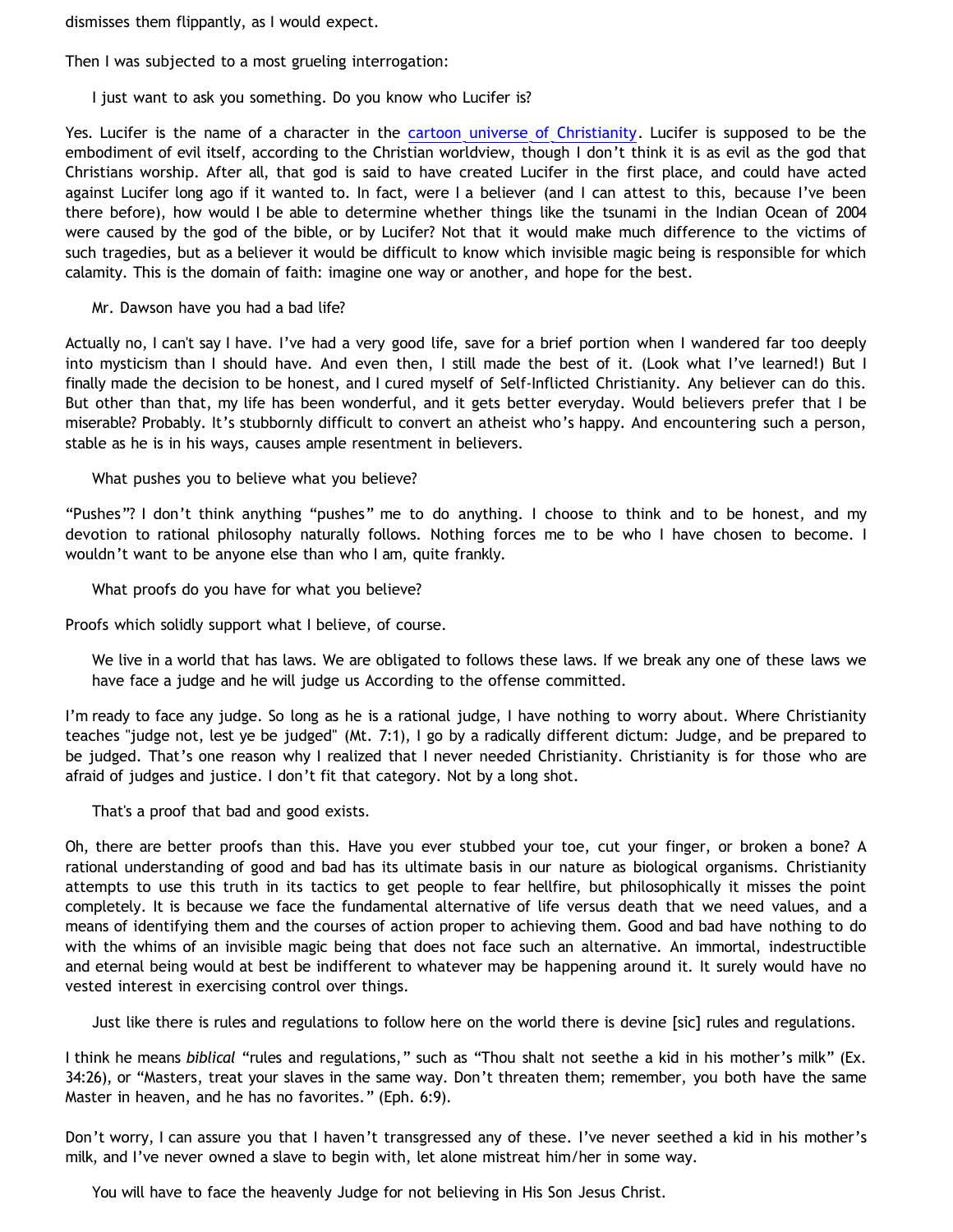It seems that believers are the ones who are judging – and condemning – others for not believing in the Jesus of the gospels. Regardless, that's fine with me – they can condemn me all they want. In reality, they're condemning me for being a spoilsport in regard to their fantasy. And if the Christian god is so warped as to consider it "evil" that one does not "believe in" one individual who may or may not have actually lived in first century Palestine, it is one small-minded god indeed! I could not, in good conscience, worship such a brutish thug anyway.

#### What excuse are going to tell him?

Excuse? No, I'm not the one who needs any excuse. The proper question is: what excuse is your god going to give me? His apologists are always trying to come up with an excuse for their god. That's why they spend so much time developing their *theodicies* – a "justification" of their god. They wouldn't devote so much energy to this task if they didn't think their god needed an excuse for the choices and actions they attribute to it. What is its excuse for allowing the Hitlers, Stalins, Mao Tse Tungs, Pol Pots, Saddam Husseins, the Jim Joneses, the Marshall Applewhites, the terrorists of 9/11, the Harrises and Klebolds, the Cho Seung Huis, and the Jeffrey Dahmers of human history to execute their murderous rampages? This is an issue of moral character. If you had the choice to allow or prevent Adolf Hitler coming to power in Germany in 1933, or Jeffrey Dahmer killing his first victim, what would you do?

Now I don't have the power to prevent the Adolf Hitlers, the Saddam Husseins, the Jim Joneses, etc. from acting on their destructive choices. But if I did have such power, do you think I'd just stand idly by and watch them wage their massacres? I'm not the one with the power to intervene on these things, so I'm not the one who needs to find some excuse for failing to do so. But if I did have that kind of power, do you think I'd allow these injustices to take place, at the expense of the lives of people just trying to live and enjoy their lives, raise their families, and chase their dreams, and then try to pass those injustices off as serving some "higher purpose" ? If you do think this, you've got me confused with the god you worship.

The problem of evil is ultimately a character test for the individual attempting to engage it. Christians routinely fail this test, and they do so openly, so that we know what kind of people they are. Greg Bahnsen, for instance, shows us his true colors when he offers as a Christian solution to the problem of evil the premise that his god " has a morally sufficient reason for the evil which exists" (*Always Ready*, p. 172). This tells us about Greg Bahnsen more than anything else. It tells us what he thinks about morality. On this view, evil is morally justifiable. His proposed solution to the problem of evil brings this out explicitly: *Greg Bahnsen's view of morality sanctions evil means in the pursuit of desired ends*. So thought Josef Stalin, Mao Tse Tung, Saddam Hussein, Tim McVeigh, and a whole list of humanity's villains. What else do we need to know about Greg Bahnsen at this point? Here we have the mystic of spirit enabling the mystic of muscle, just as Ayn Rand described in her novel *Atlas Shrugged*.

Now many human beings have taken and will continue to take action against the Adolf Hitlers and Jeffrey Dahmers, and in so doing they often put everything they have, including their very lives, at dire risk. They stand to lose it all. The Christian god, being immortal, indestructible and eternal, has nothing to risk, nothing to lose, and yet even its own self-appointed spokespersons acknowledge that it "allows" these tyrants to carry out their intentions, and they try to come up with ways of excusing this moral default. In fact, since they claim to worship this being, and call it perfectly righteous, they must be proud of its choice to sanction evil and allow it to reign over the world. That's what they think, isn't it, that evil reigns over the world their god created? Now of course, their god would stand to lose nothing if it had decided to put a capper on evil men long ago; then again, it stands to gain nothing by doing so, too. Values have nothing to do with its choices and actions. Indeed, its spokesmen would not even allow that its permissiveness of evil be characterized as moral default, even though they would hasten to condemn any human being, who hasn't anything analogous to the power religionists claim on behalf of their god, for failing to act against evil when he has the opportunity to do so. And yet, on the Christian view, such passivity would simply be an expression of obedience to the will of the ruling consciousness, for we read in Mt. 5:39 that Jesus said "I say unto you, That ye resist not evil." According to "the good book," Jesus doesn't want people resisting evil. Jesus must prefer that evil steamroll its way through our lives without impediment.

My Christian correspondent then tried to answer for me as he guessed what kind of "excuse" (for precisely what, is unclear) I might try to come up with:

That you didn't know that he exist [SIC] because He didn't demonstrated [SIC] his power of moving a mountain.

Well, if this were my reason (or "excuse" [sic]) for not buying Christian BS, what is so wrong about it? According to the New Testament, Jesus went around 1st century Palestine demonstrating his power to its inhabitants all over the place. Are stories of these performances, indistinguishable as they are from modern-day fictions in their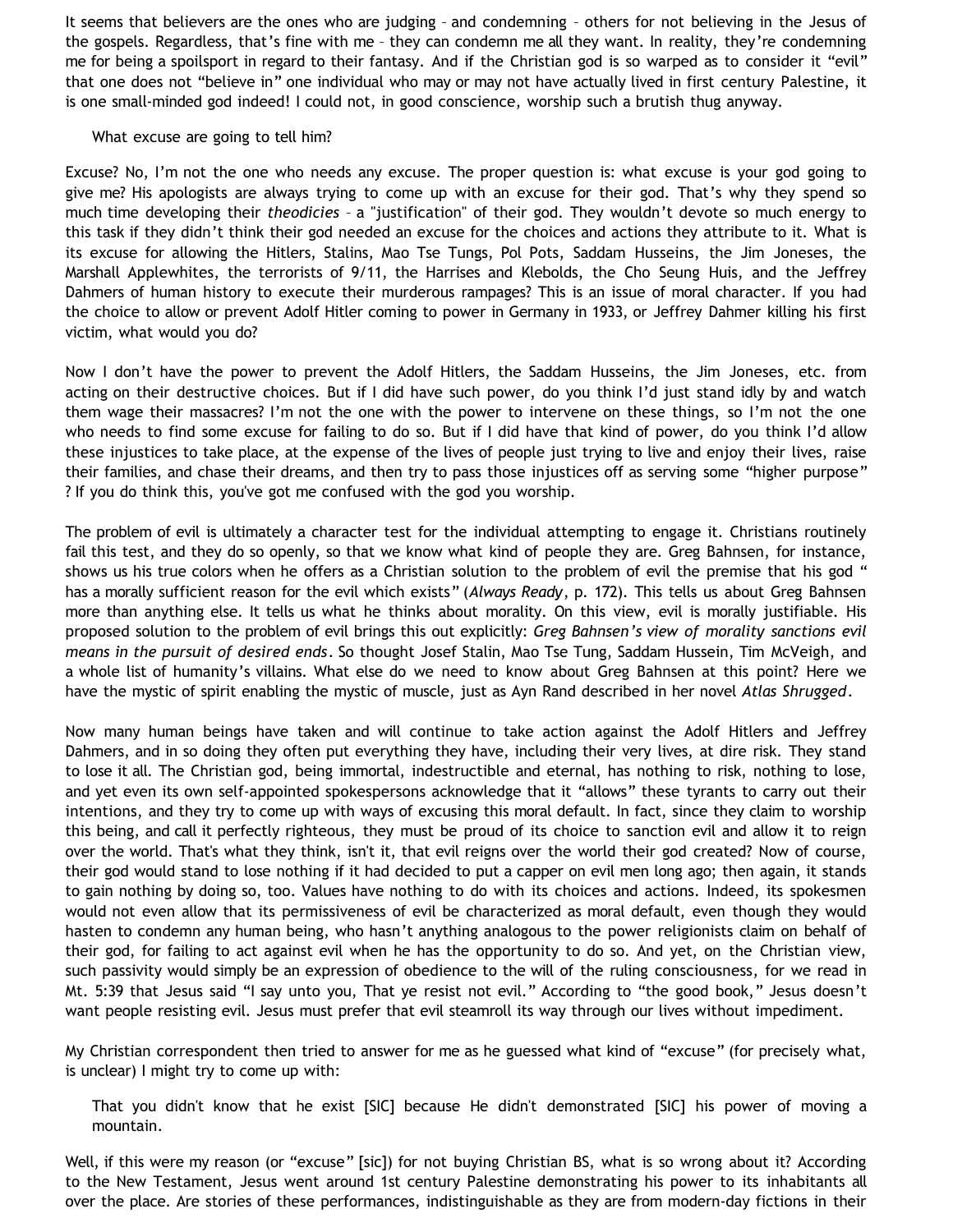essence and content, intended as substitutes for similar demonstrations before us today? If so, then I've got a bridge for sell.

He makes another guess:

That you spent your Time arguing against him and wasn't [SIC] evidence to believe in him.

I'm not arguing against "God." Rather, I simply put the claims and defenses that theists give for their faith-based worldview under the magnifying glass, to see what I might find. If theists really believed that their apologetic cases were as airtight as they posture them to be, this shouldn't bother them. But it really seems to get their gaggles up, doesn't it? What's noteworthy is how deafening Christian silence in response to my arguments really is. As I pointed out above, this Christian nowhere attempts to challenge any of the arguments I've posted on my blog or my website.

I'm sorry If I didn't use the correct words but I feel disappointed and sad at same time when I See [SIC] what they write about God.

With this statement, he makes it sound like his objections essentially stem from the fact that his feelings have been hurt. Well, I have no intention of hurting people's feelings. There there now.

All God wants to do is love us.

We've seen how much the Christian god loved its own son. Look what your god allowed to happen to its own son. I can't put it better than one Christian did:

He allowed His own Son to be tortured, mocked, spit upon and beaten beyond recognition, then crucified on the cross to die for your sin, my sin and the sins of all mankind.

So the Christian god loved people like Adolf Hitler, Joseph Stalin, Jim Jones, and Jeffrey Dahmer, so much that it allowed its own beloved son to be slaughtered by a bunch of primitives who, like clay in a potter's hands, were just doing what they were predestined to do all along. If that's how it treats its beloved, I wouldn't want to become one. On this note, if you read between the lines of the benign, attractive persona that the bible puts forward as its face to the world, John 3:16 really reads like this:

For God so loved Tim McVeigh, that he gave his only begotten son, that whosoever believeth in him, should not perish, but have everlasting life.

After all, according to the gospels, Jesus allegedly said, "I came not to call the righteous, but sinners to repentance" (Mk. 2:17; cf. Mt. 9:13, Lk. 5:32). So the Christian god's deliberate allowance of its son's destruction at the hands of the Romans was for people like Tim McVeigh, so that they could have the opportunity to "repent " and be reconciled to that same god. You see, this god wants a relationship with people like Tim McVeigh; it wants Tim McVeigh's adoration, devotion, worship. It wants to call Tim McVeigh "son." It manifests its glory by suspending justice in order to justify the unjust.

by Dawson Bethrick

Labels: [Christian Psychopathy](http://bahnsenburner.blogspot.com/search/label/Christian%20Psychopathy), [problem of evil](http://bahnsenburner.blogspot.com/search/label/problem%20of%20evil)

*posted by Bahnsen Burner at [9:00 AM](http://bahnsenburner.blogspot.com/2008/07/sic.html)*

#### **14 Comments:**

[Chad](http://www.blogger.com/profile/01220728852907836137) said...

This post has been removed by the author.

[July 15, 2008 7:47 PM](http://bahnsenburner.blogspot.com/2008/07/7265840679423682317)

[Bahnsen Burner](http://www.blogger.com/profile/11030029491768748360) said...

Before he deleted his own comment, Chad wrote: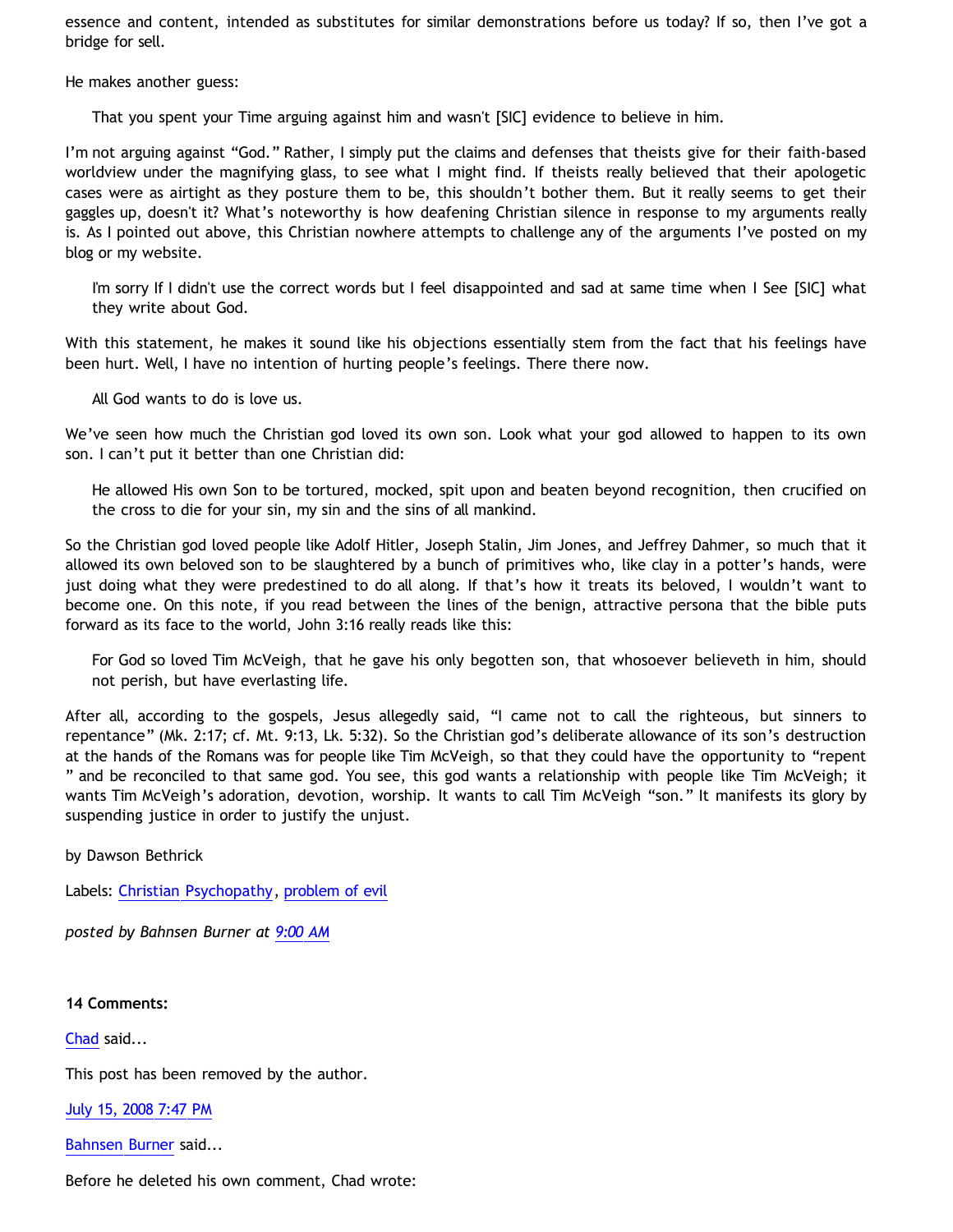"I have been reading portions of your blog with some interest over the past couple of days."

I'm glad my blog is keeping your interest. I hope you read more, and that you ask more questions.

"I would like to ask a question, if I may, as I am curious to know your response."

Sure.

"The question came to me as I was reading the following paragraph of your most recent post:"

**Excuse? No, I'm not the one who needs any excuse. The proper question is: what excuse is your god going to give me? His apologists are always trying to come up with an excuse for their god. That's why they spend so much time developing their theodicies – a "justification" of their god. They wouldn't devote so much energy to this task if they didn't think their god needed an excuse for the choices and actions they attribute to it. What is its excuse for allowing the Hitlers, Stalins, Mao Tse Tungs, Pol Pots, Saddam Husseins, the Jim Joneses, the Marshall Applewhites, the terrorists of 9/11, the Harrises and Klebolds, the Cho Seung Huis, and the Jeffrey Dahmers of human history to execute their murderous rampages? This is an issue of moral character. If you had the choice to allow or prevent Adolf Hitler coming to power in Germany in 1933, or Jeffrey Dahmer killing his first victim, what would you do?**

Chad then asked:

"In your view, would it be wrong for a rational being to permit a Hitler or Dahmer or Stalin to be tortured or killed?"

This is a loaded question. The first question to ask is not whether or not it would be wrong for a rational being (and by "rational being" I assume Chad means man, for those are the only beings capable of rationality which exist; if he holds otherwise, he'll have to argue for his position) to permit a Hitler or Dahmer or Stalin to be tortured or killed, but whether or not that person has the ability or power and opportunity to permit or prevent such action. Take me for instance. I was not even alive when Hitler and Stalin were alive, so there's no question that I was in any position to permit or prevent their deaths in whatever manner they occurred. I was, however, alive when Dahmer was killed by a fellow inmate in November 1994. However, even then, I was in no position either to permit or to prevent Dahmer's assailant from attacking and murdering him. So first we would have to establish whether or not the rational being in question is in any position to permit or prevent the action in question. And the only way I suppose I would be in any position to permit or prevent a Hitler or Dahmer or Stalin to be tortured or killed would be if I were present before the action occurred, knew that it was about to occur, and could exercise any influence on it occurring or not occurring. If I were in such a position, I would say it would be wrong if I *didn't* permit one of these villains from being killed, especially if it posed little or no risk to myself.

The Christian god, however, is said to be everpresent, all-knowing, and omnipotent, so it cannot claim *not* to have the opportunity, the knowledge, and the means to act against evil individuals. And even though there is no objective evidence for the existence of such a being, we're expected not only to believe that it exists, but also that it is all-good and all-moral. So an all-good, all-moral being with the opportunity, knowledge and means necessary to act against evil beings like Hitler, Stalin and Dahmer, stands by and allows those evil beings to carry out their destruction on other beings. How do we integrate the concept of moral good with the kinds of choices Christians have their god making? The only way to do so is to deny those concepts any objective meaning, which is precisely what biblical Christianity does, particularly in device 3: Logocide.

Chad then wrote:

"I am not asking with the hope that you will acknowlede an objective morality so that I can ask you what is the basis of that morality with a view to proving that there is no objective morality without God."

Good. Such an argument would be futile. A person who think that "there is no objective morality without God" has a very poor understanding of what morality is and why man needs it. This always comes out for all to see in his attempts to defend such a grotesquely distorted view of morality.

#### Chad continued:

"Though I think such a line of questioning is relevant and important (and perhaps we'll take it up some other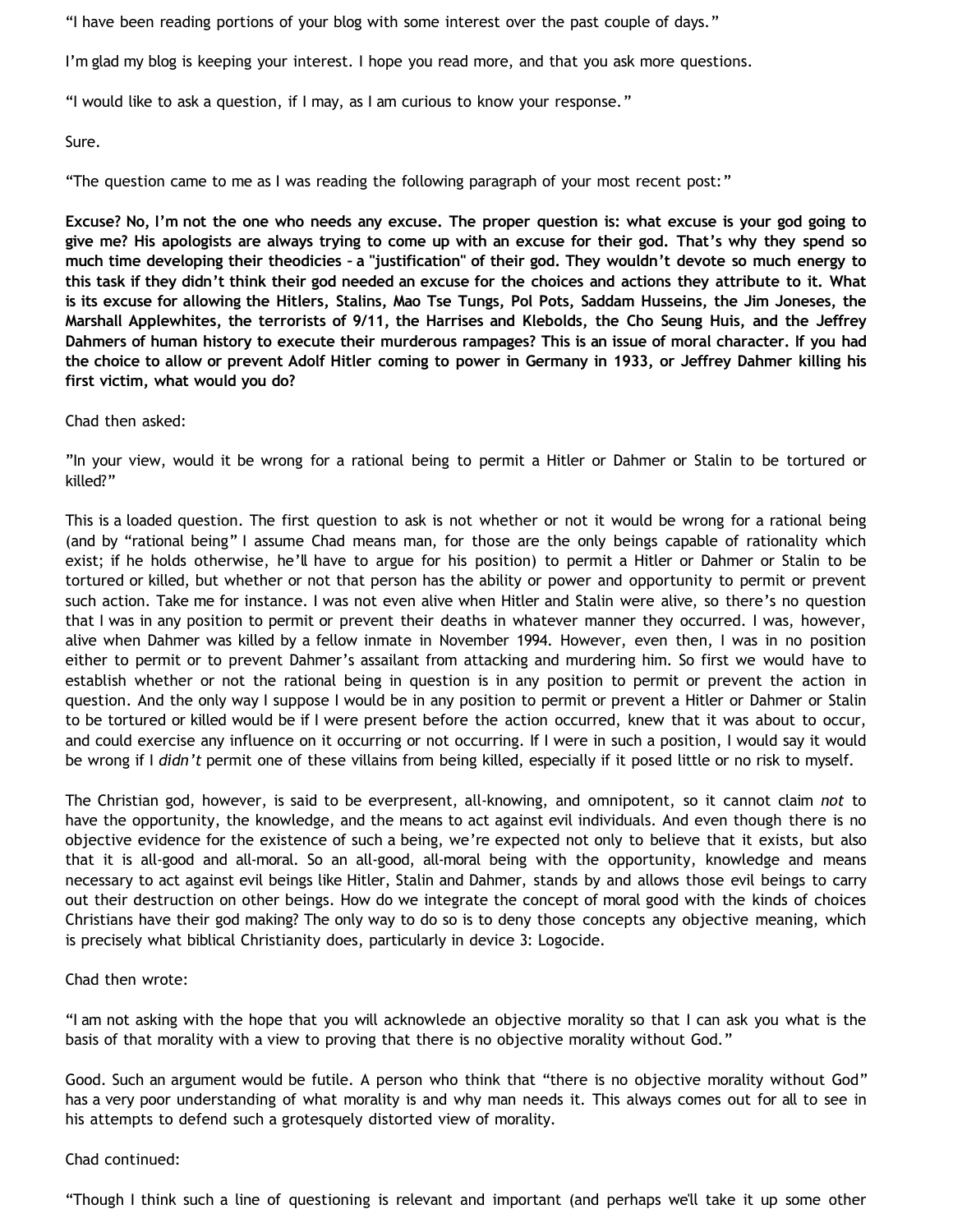time), I suspect you have heard it many times before and have a ready answer."

Yes, I've seen it before, and I do have a ready answer. In a nutshell, my answer is that for morality to be objective, it must be developed in accordance with the primacy of existence principle, and this rules out Christianity from being a contender as a philosophy whose moral doctrines are objective precisely because it finds its basis in the primacy of consciousness. I have seen no good or informed response to this, and still I see Christians assuming that they know what objective morality is when they attribute it to their religious worldview.

I've already written on the topic to some extent. See for example the following entries on my blog:

[Christianity vs. Objective Morality](http://bahnsenburner.blogspot.com/2005/03/christianity-vs-objective-morality.html)

[Do I Borrow My Morality from the Christian Worldview?](http://bahnsenburner.blogspot.com/2005/04/do-i-borrow-my-morality-from-christian.html)

[Rational Morality vs. Presuppositional Apologetics](http://bahnsenburner.blogspot.com/2006/03/rational-morality-vs-presuppositional.html)

[CalvinDude's Defense of Christianity's Moral Bankruptcy](http://bahnsenburner.blogspot.com/2006/03/calvindudes-defense-of-christianitys.html)

[Hitler vs. Mother Theresa: Antithesis or Symbiosis?](http://bahnsenburner.blogspot.com/2006/04/hitler-vs-mother-theresa-antithesis-or.html)

[Answering Ecualegacy, Pt. 4](http://bahnsenburner.blogspot.com/2007/05/answering-ecualegacy-pt-4.html)

See also Anton Thorn's essay [Is Christian Morality](http://www.geocities.com/Athens/Sparta/1019/CMO/CMO1.htm) *[Objective](http://www.geocities.com/Athens/Sparta/1019/CMO/CMO1.htm)*[?](http://www.geocities.com/Athens/Sparta/1019/CMO/CMO1.htm) to acquire some familiarity with the issues.

Chad announced:

"I am asking for other reasons."

I see – for reasons that you do not identify. Why the caginess?

Chad then wrote:

"Also, only God knows why you spent any time at all replying to a poster that is probably not even capable of understanding what you writing here."

You must be calling me "God" then, for I certainly know why I spent my time replying to the comments that were e-mailed to me.

Chad finished with the following statement:

"But to call any post on a public blog with an open comment section "unsolicited" is bullshit."

Read the opening statement of my blog again, Chad. It states:

**I recently found the following unsolicited** *e-mail* **from a Christian in my inbox:**

The message to which I responded to in my blog was not left as a comment on my blog. It was sent directly to my e-mail by a party with whom I have no prior history of correspondence. One might call it a piece of Christian spam, save for the fact that its content addresses me by name. And if I did not post it on my blog (which I did in its entirety), no one else would get to enjoy it.

Regards, Dawson

[July 16, 2008 6:00 AM](http://bahnsenburner.blogspot.com/2008/07/1809025926022187878)

[madmax](http://www.blogger.com/profile/14375140131881725965) said...

This question is off topic to this post but it is relevant to Christian Apology in general. How are the "Divine Watchmaker" or Intelligent Design arguments to be classified? Are they more along the lines of Evidentialist (sp?)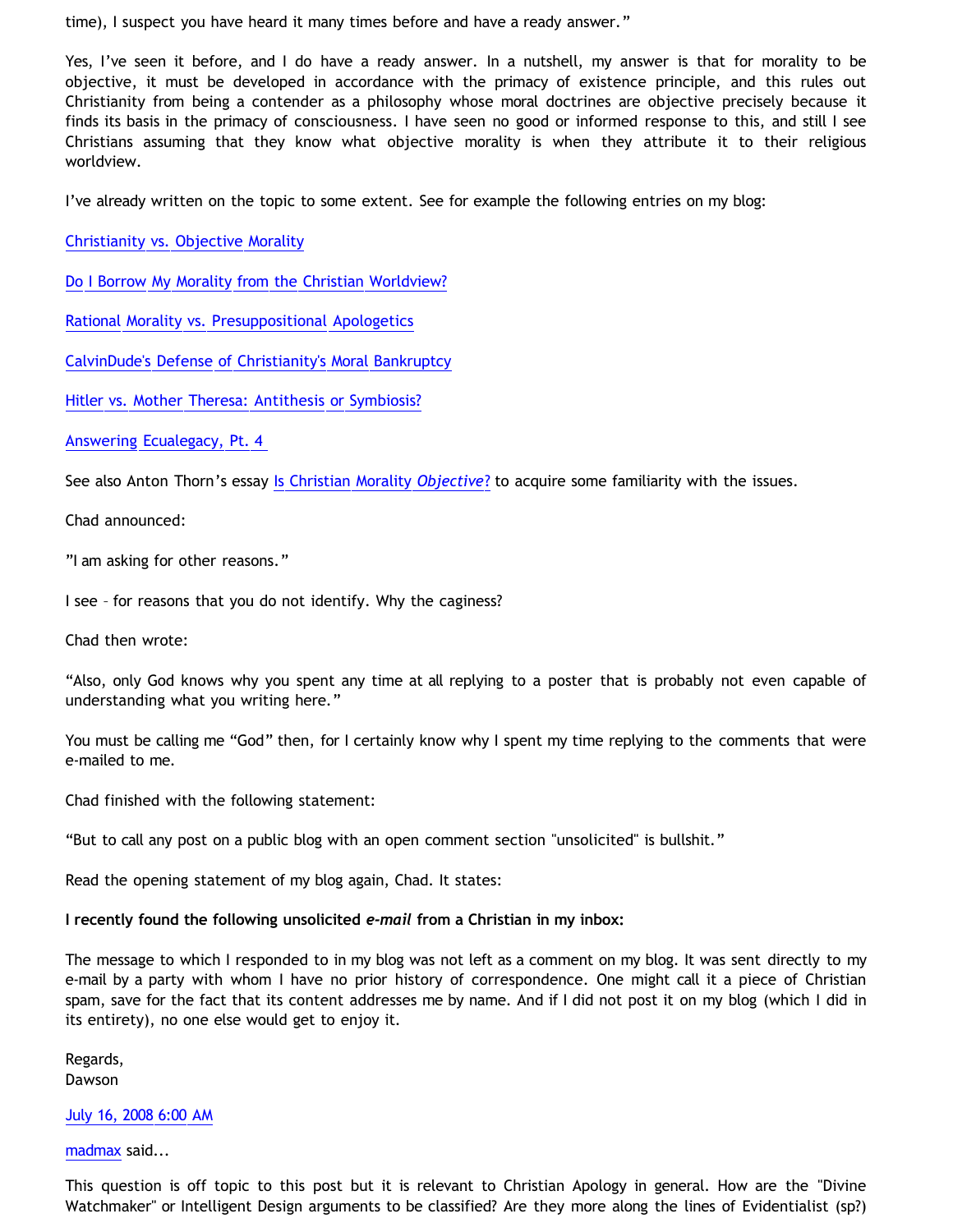#### apologetics or do Presuppositionalists use them too?

For example, one Christian blogger I follow (who identifies himself as a traditionalist Conservative) constantly argues that the "order" found in life suggests that an intelligent creator must have created the universe and everything in it. He is militantly anti-evolution and blames Darwin for everything from Nazism to Communism to the common cold (just kidding about the last but you get the point). He seems to suggest that a rational study of the universe (nature) leads to the belief in god. So he seems to have nature as his starting point which would place him outside the Presuppostionalist school, I think.

How do you classify such arguments and those who make them? Also, in your many writings have you dealt with the anti-evolution crowd in any significant way? It would be great to see an Objectivist take on these creationists with a combination of philosophy and science. (The main argument that IDers make is that "micro" evolution might be possible, meaning that there could be variation within a species. But "macro" evolution is impossible because random variations could never result in new species. Only a divine creator with a plan could do that.)

BTW, I recently discovered your blog and am thrilled that there is Objectivist atheist site dedicated to challenging religious apologists. Most Objectivists don't really spend time refuting religious claims. They are generally more interested in refuting the Kantian/Humean skeptics which in many ways are far more dominant in today's academic world.

#### [July 16, 2008 4:09 PM](http://bahnsenburner.blogspot.com/2008/07/628448094762081852)

# [chadzwo](http://www.blogger.com/profile/05829082015713400364) said...

Dawson - I was not going in the direction you assumed, though I cannot blame you since I gave no indication as to what direction I was going. I was not intending to be cagey, I was intending to get an answer to the question. Of course I realized the apparent caginess, but it was hard to avoid with the limited amount of time in my possession. As you astutely noted, I did delete the post rather than leave my questions/comments incomplete.

I will try to take this up when I have time but as my time is very limited I cannot guess when that will be. In the meantime, to clarify, given the qualifications you stated in your initial reply to my deleted post, are you saying that it would morally acceptable to kill or torture a Hitler/Stalin type? You said, "I would say it would be wrong if I didn't permit one of these villains from being killed, especially if it posed little or no risk to myself."

I am confused because you said "...it would be wrong if I didn't permit one of these villians \*from\* being killed..." I believe you are saying it would be wrong not to kill/torture such, but then I would have expected you to say "...it would be wrong if I didn't permit one of these villians \*to\* be killed..."

Please clarify as able and I will do my best to let you know in what direction I am heading.

# [July 18, 2008 6:08 AM](http://bahnsenburner.blogspot.com/2008/07/5767497909230063044)

[Bahnsen Burner](http://www.blogger.com/profile/11030029491768748360) said...

Madmax wrote: "This question is off topic to this post but it is relevant to Christian Apology in general. How are the "Divine Watchmaker" or Intelligent Design arguments to be classified? Are they more along the lines of Evidentialist (sp?) apologetics or do Presuppositionalists use them too?"

Theistic arguments such as the design argument and the cosmological argument, are often referred to as belonging to the evidential, classical or traditional school of apologetics. These three terms seem to be used interchangeably by many apologists. Many presuppositional apologists look upon so-called "evidentialist" arguments with disdain, and apparently consider their use as a marker identifying their users as representatives of some heretical strain of Christianity. Lorenzini, for instance, tells us that "[t]here are two basic apologetic methods: evidentialism and presuppositionalism. Evidentialism (also called Classical apologetics) is the method of Catholics, Arminians, and many inconsistent Calvinists." (Defending the Faith: An Introduction to the Presuppositional Method) The association of "evidential" apologetics with the proclivity of "selling out" the faith is strong (though not universal) among presuppositionalists, and this has to do with the suspicion that "evidentialist" arguments grant the non-believer's assumption of "autonomy," which is a very involved topic unto itself. Lorenzini continues: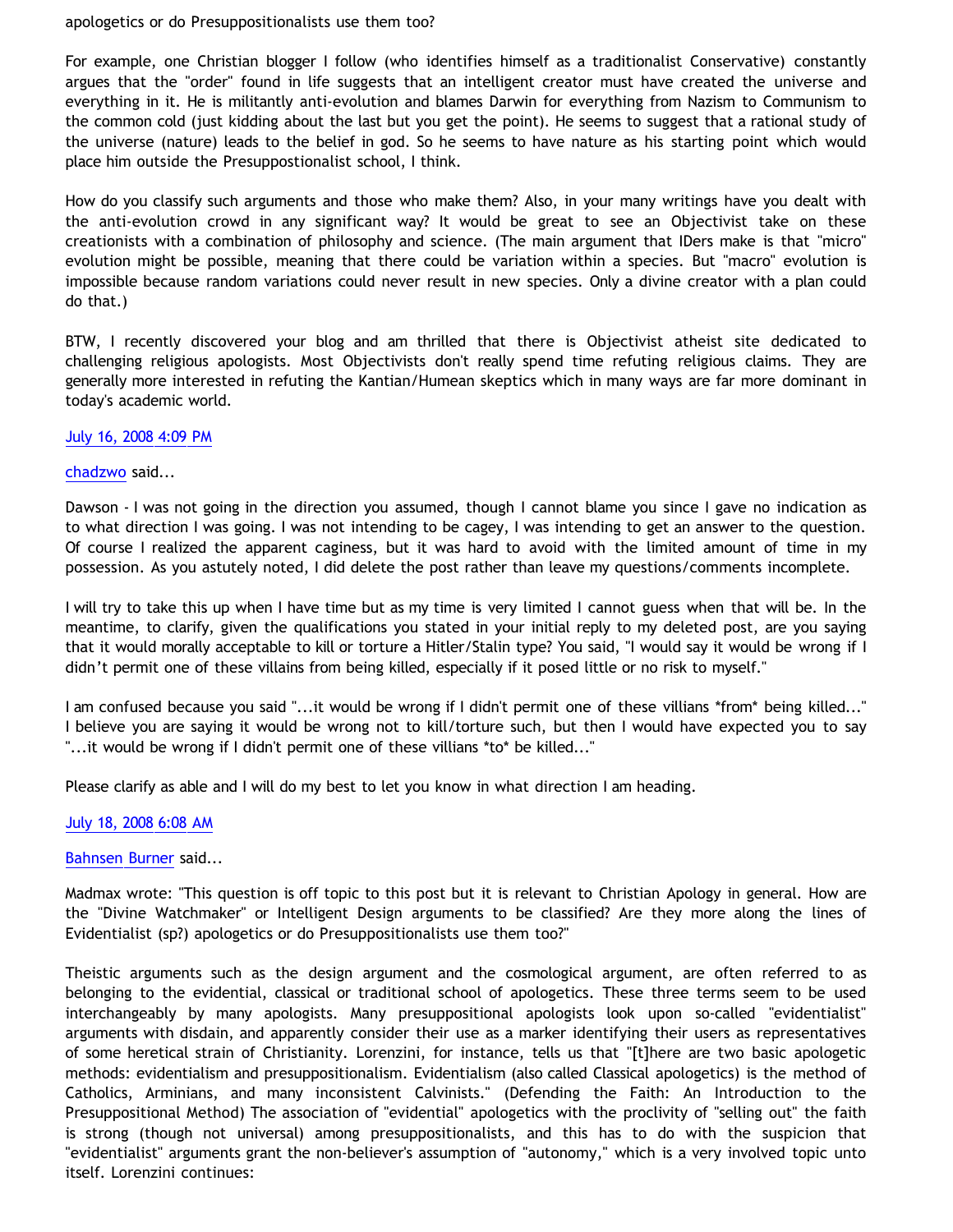"Evidentialists hold that man's mind is neutral and is capable of judging the credibility of truth claims... The main problem with evidentialism is that it grants the unbeliever too much. The evidentialist grants the unbeliever the right to think autonomously (independently) while at the same time asking him to give up his autonomy through conversion. This is theologically impossible. The unbeliever will always employ his tools of reason to dismiss the arguments for Christianity."

From my non-believing point of view, the standard presuppositionalist criticism of this kind of argument is that they grant that the non-believer can come to Christian conclusions without revelatory coaching, i.e., revelation (and along with it the preferred interpretation of it) is not being honored as a guiding or "ultimate truth." The presuppositionalist rejects the evidentialist approach to apologetics essentially because it grants that man's mind is competent, and the presuppositionalist resents individuals who have competent minds and know it. And this is to be expected in an apologetics program which seeks to be as consistent as possible with biblical teachings. The idea that man's mind is competent must be combated at all costs, and presuppositionalism relies on an inventory of borrowed gimmicks and booby-traps to net unwitting fish.

And while many presuppositionalists claim that presuppositionalism is the only qualifying apologetic method of the so-called "Reformed" faith (typical is Neal Baird's view that "the Reformed position cannot employ the classical or evidential methods of apologetics and still survive intact" - [The inseparable link between Reformed](http://www.reformed.org/apologetics/index.html?mainframe=/apologetics/baird.html) [Theology and Presuppositional Apologetics](http://www.reformed.org/apologetics/index.html?mainframe=/apologetics/baird.html)), John Frame, who was one of Van Til's own pupils, does not insist on such a hardline approach to the presuppositional-evidentialist antithesis. In contrasting his own views with those of Van Til, John Frame writes:

"I do not agree that the traditional arguments necessarily conclude with something less than the biblical God. Take the teleological argument, that the purposefulness of the natural world implies a designer. Well, certainly the God of Scripture is more than a mere designer. But the argument doesn't say that he is merely a designer, only that he is a designer, which he certainly is. Similar things can be said about the other traditional theistic proofs. It would be wrong to think of God merely as a first cause, but the cosmological argument does not entail such a conclusion… It should also be remembered that the traditional arguments often work. They work because (whether the apologist recognizes this or not) they presuppose a Christian [p. 72] worldview. For example, the causal argument assumes that everything in creation has a cause. That premise is true according to a Christian worldview, but it is not true (at least in the traditional sense) in a worldview like that of Hume or Kant. So understood, the proof is part of an overall Christian understanding of things, and there can be no legitimate objection to it. However, once one defines 'cause' as Hume or Kant does, the argument goes nowhere. Now many people can be led to accept the existence of God through the traditional argument because they agree to a Christian concept of cause. This is part of God's revelation that they have not repressed – what Van Til calls ' borrowed capital'. But once they become more sophisticated and philosophical (i.e., more self-conscious about suppressing the truth) they are likely to raise objections to such proofs on the basis of a more consistently non-Christian frame of reference. At that point, the apologist must be more explicit about differences of presupposition, differences of worldview, differences in concepts like that of causality. Then the argument becomes more explicitly transcendental." (*Apologetics to the Glory of God*, pp. 71-72)

However, in their book *Five Views on Apologetics* (2000), editors Steven B. Cowan and Stanly N. Gundry have assembled pieces from representatives of five different schools of apologetics. They are: the "Classical Method" (represented by William Lane Craig), the "Evidential Method" (represented by Gary Habermas), the "Cumulative Case Method" (represented by Paul Feinberg), the "Presuppositional Method" (represented by John Frame), and the "Reformed Epistemological Method" (represented by Kelly James Clark). I recommend this book if for nothing else than for the entertainment value it offers in watching these folks squabble amongst themselves on what's the best way to validate their god-belief.

"For example, one Christian blogger I follow (who identifies himself as a traditionalist Conservative) constantly argues that the "order" found in life suggests that an intelligent creator must have created the universe and everything in it."

This apologetic, which is quite common these days, is a variation on the "how do you account for" approach that has been popularized by presuppositional apologists. But I see no reason why non-presuppositionalists could not adopt it into their own arsenal. But this kind of argument – that the "order" in life suggests an intelligent creator – strikes me as silly and obtuse. It is an example of what I have come to call [Tape-Loop Apologetics,](http://bahnsenburner.blogspot.com/2005/11/tape-loop-apologetics.html) which consists of identifying some attribute of the world or universe which can allegedly only be explained by pointing to the Christian god, while ignoring that the Christian god is described in such a way that it itself possesses that same attribute, which is left explained once the theist points to his god. The Christian blogger's premise is that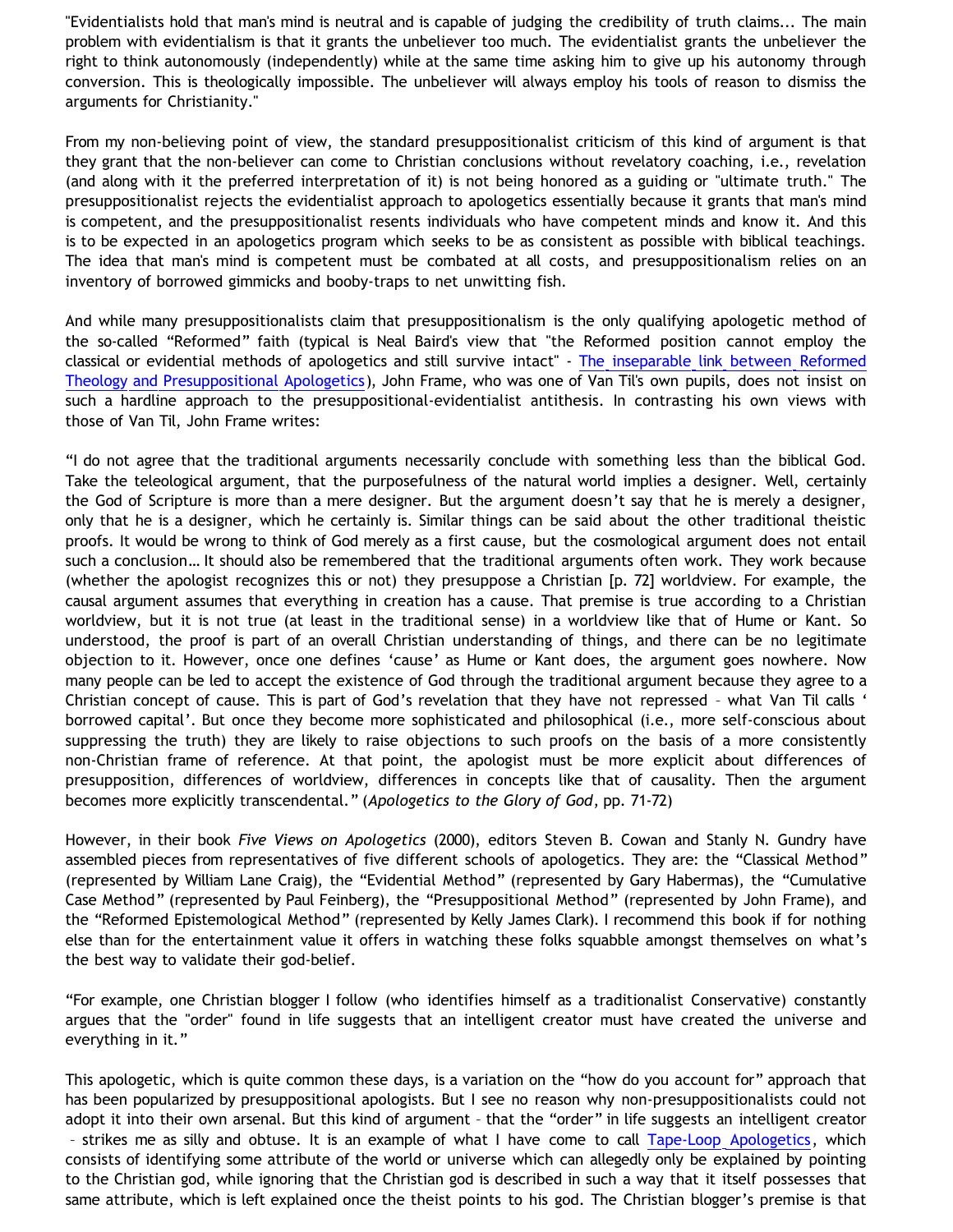life possesses an element of "order," and this can only suggest an intelligent creator of life. But at the same time, that intelligent creator is itself said to be a living being, and as such – according to the apologist's own premise – it must that same element "order," which could only mean – again on the apologists own premises – that an intelligent creator is needed to explain it. The apologist is thus inconsistent with his own premises, which demand either an infinite regress (a "tape-loop"), or a fundamental starting point which does not possess the attribute which, according to those premises, requires the type of explanation which the argument proposes. As I wrote in my above-linked blog:

"…if he appeals to the very thing that's being called to be explained, then he simply makes no progress in providing an explanation, for in the end he simply winds up with what he's called to explain."

If you're trying to explain life, for instance, how does pointing to something that is alive going to provide an explanation of life? At that point you're just pushing the demand for explanation back a step without coming any closer to satisfying it. It's an obvious blunder, once you see it, but I still see this kind of nonsense all the time.

"He is militantly anti-evolution and blames Darwin for everything from Nazism to Communism to the common cold (just kidding about the last but you get the point)."

When I see Christians blame the theory of evolution for the rise of Nazism, Communism and the like, they're just telling me that they do not understand what the theory of evolution is, that they understand what Nazism and Communism are, or how they arose. For a good understanding of how Nazism arose in 1920's and 1930's Germany, see Leonard Peikoff's *The Ominous Parallels*. In the meantime, Christians would be wise to start observing the dramatic collectivistic implications of their own worldview.

"He seems to suggest that a rational study of the universe (nature) leads to the belief in god. So he seems to have nature as his starting point which would place him outside the Presuppostionalist school, I think."

I would tend to agree, but then there are those like Frame who attempt to reconcile these two apparently opposed camps, or perhaps assimilate the evidentialist approach into a more broadly contrived presuppositionalism.

"How do you classify such arguments and those who make them?"

I tend not to get too caught up in the battle for internal divisions like this, as I have no dog in the race as they say. Whether their defenders call them presuppositionalist, transcendental, classical, evidentialist, etc., I classify theistic arguments as irrational and ultimately premised in metaphysical subjectivism. Thus I classify them in terms of broader essentials than apologists themselves are prone to thinking.

"Also, in your many writings have you dealt with the anti-evolution crowd in any significant way?"

No, I haven't. I tend to leave this issue to thinkers who are more familiar with the scientific background of the issues involved. I don't see it as a philosophical debate, but rather as a debate between science and storybook-inspired fantasy, and that loses my interest rather quickly.

"It would be great to see an Objectivist take on these creationists with a combination of philosophy and science."

I agree, it would be great to see. Few Objectivists seem to be very interested in the matter, however, and I can' t say I blame them. Most Objectivists seem more interested in social issues, though I suspect we're going to see more and more Objectivists branching out. Some will inevitably swerve more head-on into the clash with religion. I'll be waiting to show them the crime scene.

"(The main argument that IDers make is that "micro" evolution might be possible, meaning that there could be variation within a species. But "macro" evolution is impossible because random variations could never result in new species. Only a divine creator with a plan could do that.)"

I suspect that the IDers pack the bulk of their argumentative burden into highly connotative words like "random" in order to force their conclusions beyond their logical worth. With stop-watch predictability, they assume that " random" means "acausal," when in fact no good scientist is going to say that genetic mutations do not have a cause. This is why a good understanding of concepts is so badly needed in science as well as in any other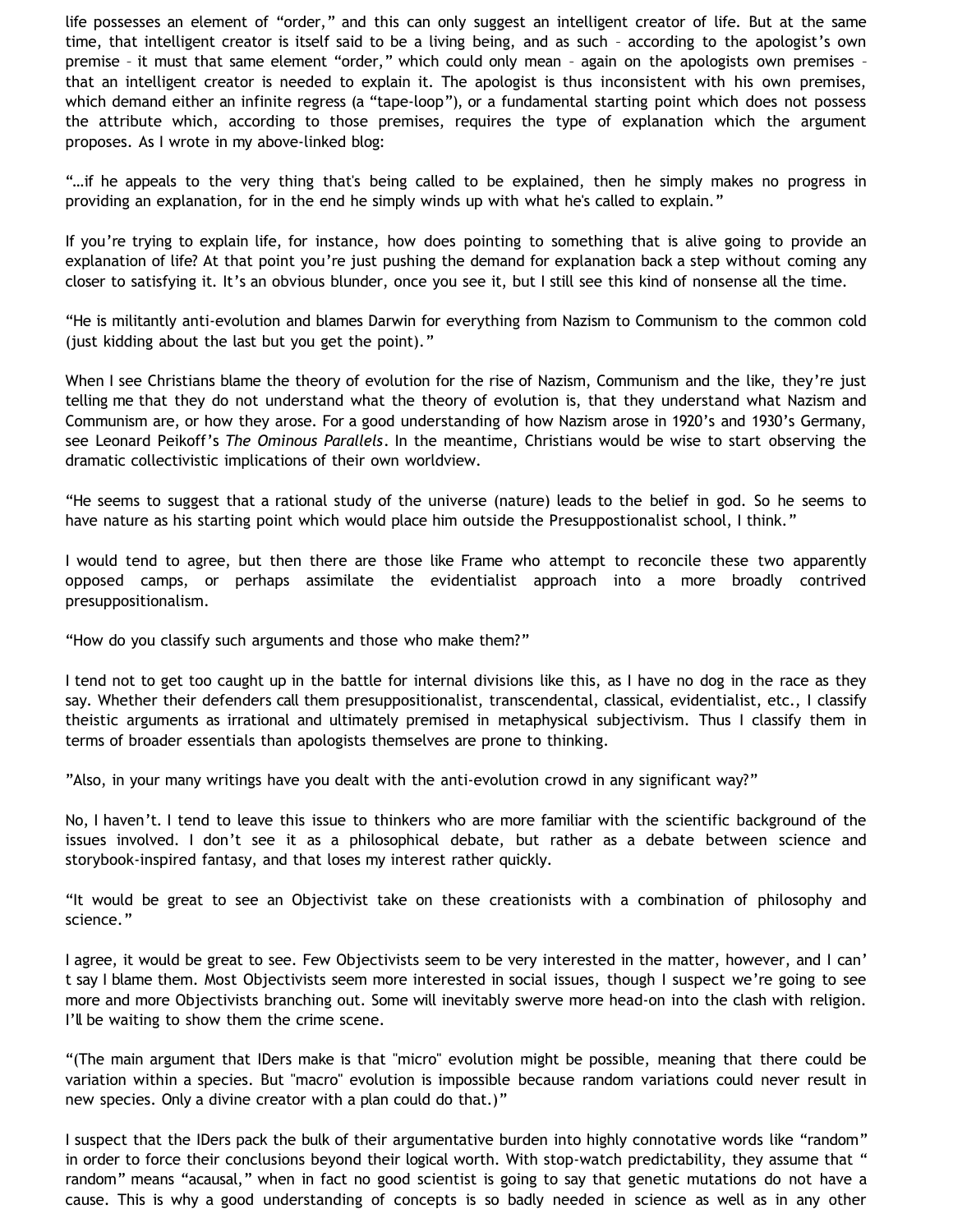intellectual field. The Objectivist view of evolution, given most succinctly by Binswanger in one of his discussions of science, is that natural selection is the law of causality applied to life. Mutations are not an exception to causation, but a product thereof. If that's the case, then the IDers sails have no wind behind them: if they grant "micro-evolution" within the species, whose variations are causal, then why deny the causality of variations on a larger, cumulative scale? It's a matter of personal preference for the IDers at this point, which means: in spite of all their protestations against non-believers for their alleged "anti-supernatural bias" (which is supposed to be some illicit, unjustifiable prejudice on the non-believer's part), here we see their own *pro*-supernatural bias in action. If the IDers and other theistic defenders protest at this point, I would refer them to my [discussion of](http://www.geocities.com/katholon/Bahnsen_Supernatural.htm) [supernaturalism](http://www.geocities.com/katholon/Bahnsen_Supernatural.htm) and let them choke on that.

"BTW, I recently discovered your blog and am thrilled that there is Objectivist atheist site dedicated to challenging religious apologists. Most Objectivists don't really spend time refuting religious claims. They are generally more interested in refuting the Kantian/Humean skeptics which in many ways are far more dominant in today's academic world."

Yes, that's true – a lot of Objectivists tend to lose patience quickly and walk away from debate with theists. I don't think that's necessarily wrong; no rational individual has an obligation to engage in discussion with irrational individuals. But notice how my blog is not simply a forum for debating believers. Rather, I try to employ Objectivist principles in the development of a teaching tool, a reference source for thinkers on both sides of the issues to consult either for their own learning, or for purposes of entertainment if nothing else. I'm glad you found it and hope you enjoy it.

Regards, Dawson

[July 18, 2008 6:12 AM](http://bahnsenburner.blogspot.com/2008/07/3039809216212461759)

[Bahnsen Burner](http://www.blogger.com/profile/11030029491768748360) said...

Chad asked:

*I am confused because you said "...it would be wrong if I didn't permit one of these villians \*from\* being killed..." I believe you are saying it would be wrong not to kill/torture such, but then I would have expected you to say "...it would be wrong if I didn't permit one of these villians \*to\* be killed..."*

Yes, I see what you're saying. The word "from" is adding to your confusion and should not be there. My apologies for the wandering word; like you, I have little time, and it probably crept in as a result of my haste to move onto other tasks in my day.

Let me restate this way:

It would be morally wrong if I acted to prevent Hitler or Stalin (at least, once they had proven themselves to be murderous tyrants – I'm not talking about when they were innocent little children, even though it may be difficult to imagine either one as an innocent little child) from being killed or destroyed. And I say this because, on my view, morality is about values – namely about achieving and/or protecting them – and consequently it would be contrary to the interests of such values-based morality to act in pursuit of protecting a destroyer of values from being destroyed.

Now notice I did not say "tortured" – I'm not into torture, as I'm not convinced that it has any genuine retributive value. Though there may be good arguments out there to the contrary that I simply haven't examined. But that's another issue.

Anyway, I hope that serves to clarify my point.

In the meantime, I asked several questions in my blog. Have you considered what your answer to them would be?

Regards, Dawson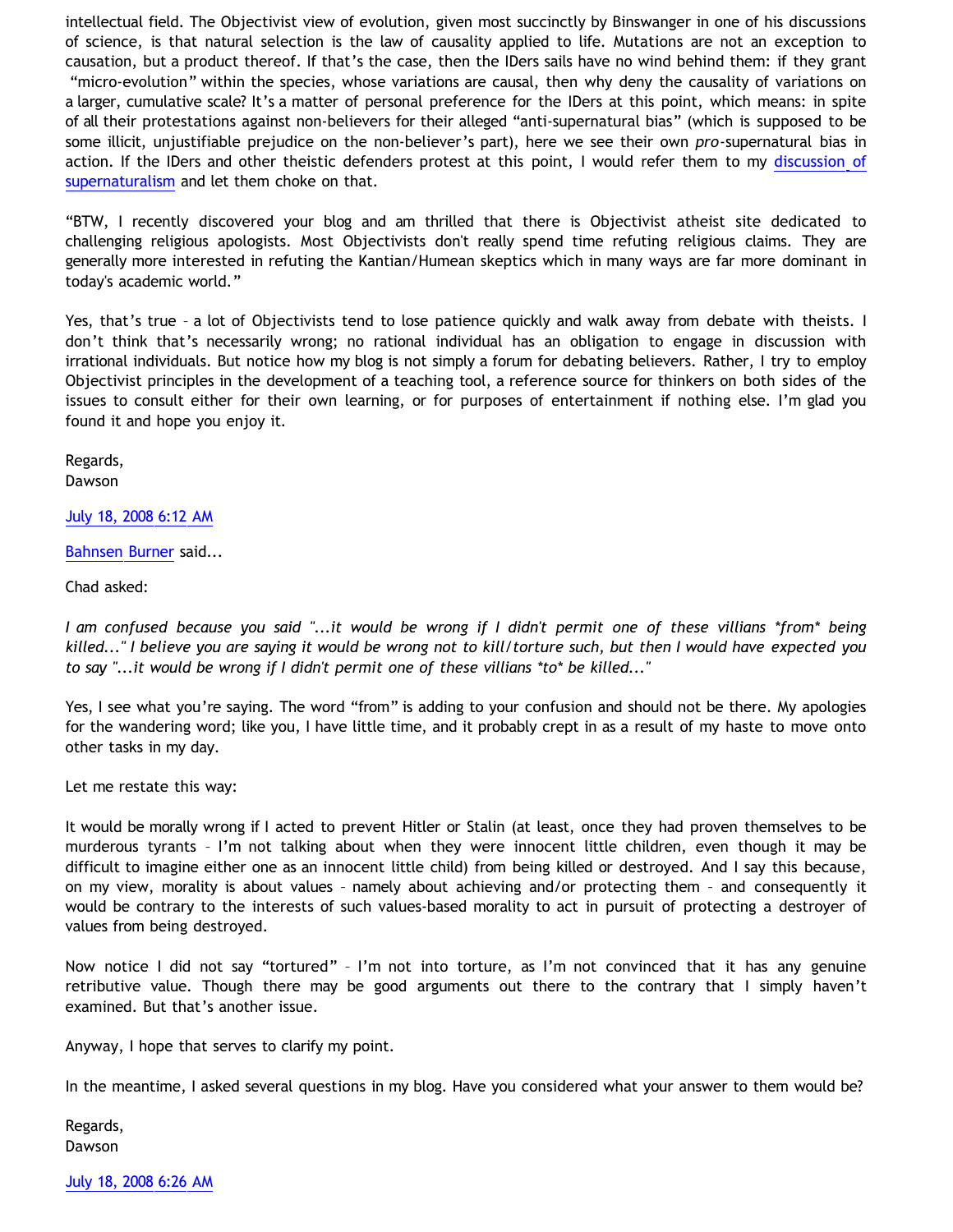[chadzwo](http://www.blogger.com/profile/05829082015713400364) said...

"...my answer is that for morality to be objective, it must be developed in accordance with the primacy of existence principle, and this rules out Christianity from being a contender as a philosophy whose moral doctrines are objective precisely because it finds its basis in the primacy of consciousness."

While I have a degree in Philosophy I have forgotten more then I have retained in the past 12 years.

Please explain the "primacy of existence principle" v "primacy of consciousness." I am not sure I understand either term, much less the conflict or why you attribute the latter to the Christian worldview.

More later.

Chad

#### [July 18, 2008 9:05 AM](http://bahnsenburner.blogspot.com/2008/07/7366831528264089031)

#### [chadzwo](http://www.blogger.com/profile/05829082015713400364) said...

"In the meantime, I asked several questions in my blog. Have you considered what your answer to them would be?"

My apologies. To which questions are you referring? You have written quite a bit, I have only browsed the blog. At this point it seems you are rebutting ideas from a popular form of Christianity which has it's roots in ancient mystery religion rather than a Biblical Christianity. It is like calling Britney Spears records music and then concluding music is terrible. It is music, but not a very good respresentation of it. FWIW, this is the direction I was/am going with my initial question. I will try to be more precise as able.

#### [July 18, 2008 9:08 AM](http://bahnsenburner.blogspot.com/2008/07/3856407881839357628)

#### [Bahnsen Burner](http://www.blogger.com/profile/11030029491768748360) said...

I wrote: "...my answer is that for morality to be objective, it must be developed in accordance with the primacy of existence principle, and this rules out Christianity from being a contender as a philosophy whose moral doctrines are objective precisely because it finds its basis in the primacy of consciousness."

Chad responded: "While I have a degree in Philosophy I have forgotten more then I have retained in the past 12 years. Please explain the "primacy of existence principle" v "primacy of consciousness." I am not sure I understand either term, much less the conflict or why you attribute the latter to the Christian worldview."

In my experience, it's not at all uncommon for academics in philosophy, whether Christian or otherwise, to be unfamiliar with the issue of metaphysical primacy. This is the most fundamental issue in philosophy, as it has to do with the relationship between the subject of consciousness and its objects. There's plenty of material on my blog regarding this issue. But for starters, you might want to consult the discussion in my article [Gods and Square](http://www.geocities.com/katholon/squarecircles.htm) [Circles](http://www.geocities.com/katholon/squarecircles.htm).

Regards, Dawson

#### [July 18, 2008 11:12 AM](http://bahnsenburner.blogspot.com/2008/07/1123745824263482726)

## [Bahnsen Burner](http://www.blogger.com/profile/11030029491768748360) said...

I asked: "In the meantime, I asked several questions in my blog. Have you considered what your answer to them would be?"

Chad responded: "My apologies. To which questions are you referring?"

To the questions that I asked in my blog entry. For instance, the questions that I asked in the section of my blog which you had quoted in your initial comment (which you subsequently deleted).

Chad: "At this point it seems you are rebutting ideas from a popular form of Christianity which has it's roots in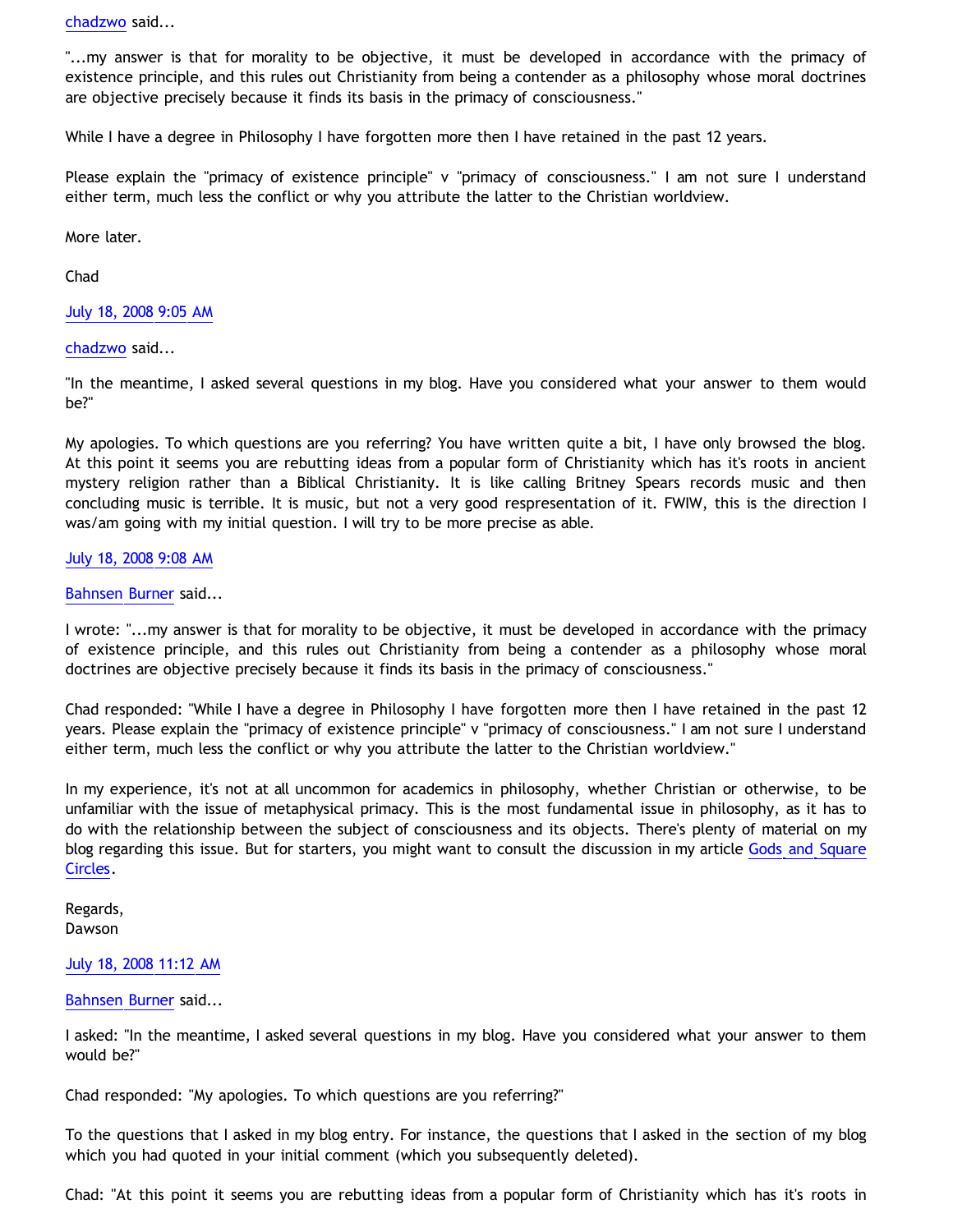ancient mystery religion rather than a Biblical Christianity."

This is a common tactic that I've found with many Christian apologists. It's the "That may be true for some variations of Christianity, but it's not true in the case of mine" response that anyone could employ, whether it's valid or not. Christians like to think of themselves as monolithic until the raw nerves become exposed, and we have their bible as a prooftext for the beliefs they espouse. Which ideas specifically do you think I'm getting wrong? And why are you taking a cat and mouse approach in our discussion rather than simply trying to correct the record as you see it?

But you raise my curiosity. If you're a Christian (and it appears more and more that you are), don't you believe that your god is all-knowing, all-good, and all-powerful? Is it or is it not able to act against evil? Is it or is it not able to choose to act against evil? Does it or does it not possess sovereign authority over its creation? Is it able to act against the Hitlers, Stalins, Mao Tse Tungs, Pol Pots, Saddam Husseins, the Jim Joneses, or is it powerless against them? Or, like Greg Bahnsen, do you think your god has some "morally sufficient reason" to "allow" evil people to do their evil things?

I'm guessing you won't spend much time elaborating your answers to these questions, but it's pretty hard to see how someone defending a biblical form of Christianity would deny these qualities to his god. Then again, I do know that many Christians, when pressed on matters, have a tendency to start jettisoning items of faith that earlier they had embraced wholeheartedly.

At any rate, I would agree with many thinkers today who recognize that the New Testament shows significant signs of being influenced by ancient mystery religions, so I don't think I would put much stock in the dichotomy you're trying to pass off here.

Chad: "It is like calling Britney Spears records music and then concluding music is terrible. It is music, but not a very good respresentation of it."

This seems to be a rather weak analogy for the charge you've levelled here, for it makes it appear that the differences between various strains within Christianity are merely differences of taste. I doubt that's what you're intending to convey, but that's where your analogy ultimately seems to lead.

Chad: "FWIW, this is the direction I was/am going with my initial question. I will try to be more precise as able."

I'm not sure if it's precision that needs improvement, or if you could simply be more direct and cut to the chase. That might serve to save some of our precious time. ;)

Regards, Dawson

[July 18, 2008 11:22 AM](http://bahnsenburner.blogspot.com/2008/07/5510004947477306964)

[madmax](http://www.blogger.com/profile/14375140131881725965) said...

Dawson,

Thank you so much for a very informative response. I have bookmarked your blog as one of my favorites.

[July 18, 2008 4:35 PM](http://bahnsenburner.blogspot.com/2008/07/4854064016518941247)

[chadzwo](http://www.blogger.com/profile/05829082015713400364) said...

Dawson,

It should be noted that in the interest of time this post has not been edited prior to submission.

A couple of comments which I hope will be brief:

1. Yes, I am a Christian. Was this not obvious from the content of the deleted post?

2. You have a tendency to assume too much about what I will or will not do and you use semi-inflammatory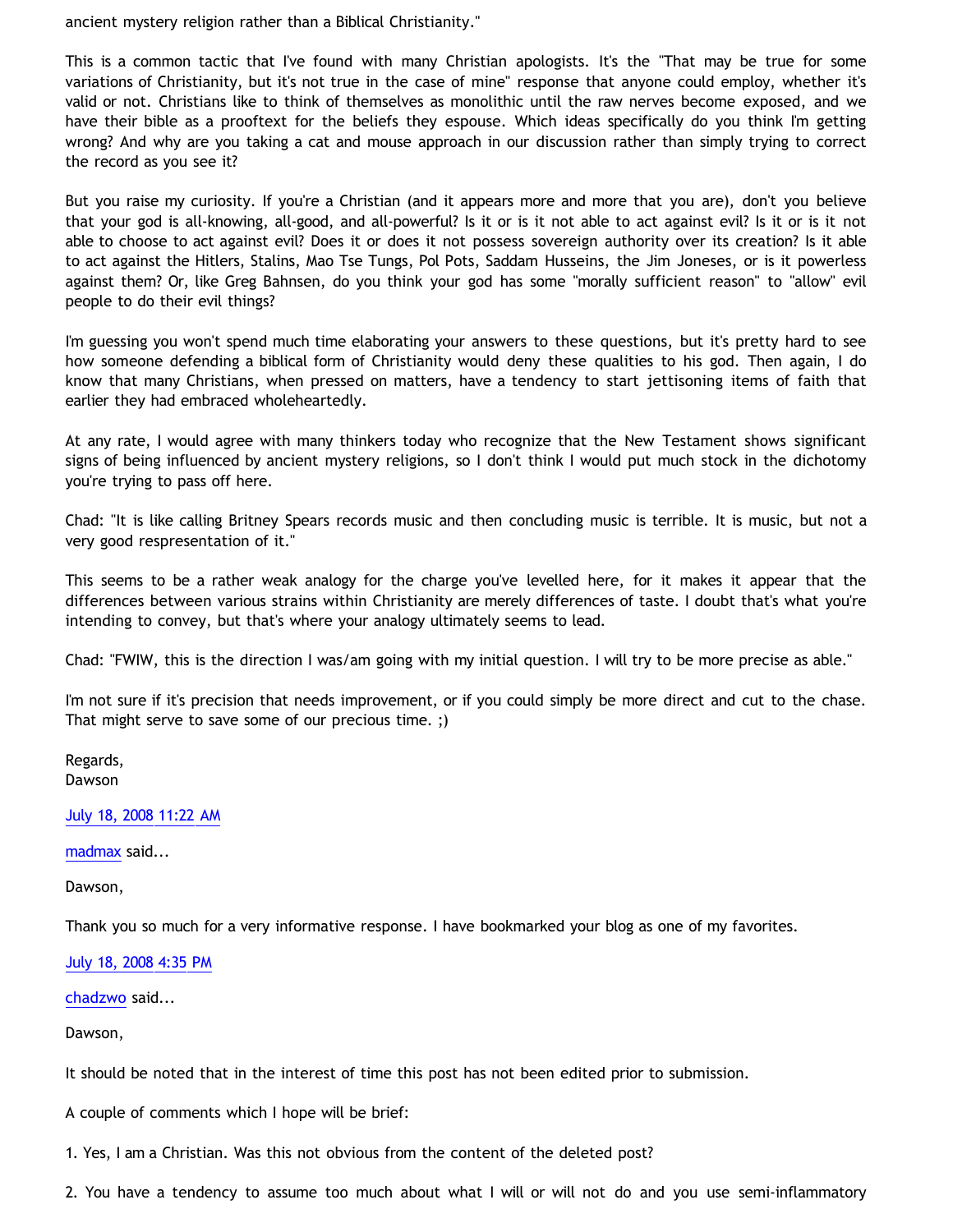language to do so. As examples:

-"This is a common tactic that I've found with many Christian apologists. It's the "That may be true for some variations of Christianity, but it's not true in the case of mine" response that anyone could employ, whether it's valid or not. Christians like to think of themselves as monolithic until the raw nerves become exposed, and we have their bible as a prooftext for the beliefs they espouse."

-"I'm guessing you won't spend much time elaborating your answers to these questions, but it's pretty hard to see how someone defending a biblical form of Christianity would deny these qualities to his god. Then again, I do know that many Christians, when pressed on matters, have a tendency to start jettisoning items of faith that earlier they had embraced wholeheartedly."

-"At any rate, I would agree with many thinkers today who recognize that the New Testament shows significant signs of being influenced by ancient mystery religions, so I don't think I would put much stock in the dichotomy you're trying to pass off here."

-The frequent use of "it" to refer to God, the lower case "g", and of course the repetitive "your God". It is commonly accepted to refer to God as "he" and to use a capital G. Also, I don't think anyone is going to make the mistake of concluding that the God under discussion is yours.

If you can agree to dispense with this non-sense and simply comment on what I say and do rather than supposing what I might say and do, then I will agree to either state a position and/or ask questions about objectivism. I may just ask questions because I haven't spent a lot of time thinking about objectivism and therefore do not have much to say against it. Do we have a deal?

Regardless, I came across your blog while looking for information regarding the presupp position - I know a little bit about it but not enough to have an opinion. I decided to stick around because a good argument against a position is usually as useful as a good argument for it (and certainly of more value than a bad argument for it). However, at this point I am more interested in learning about objectivism.

3. The problem of evil. I think it is important to define what we mean by evil (which we have done partly). Before going futher, a quick clarification. Previously we discussed whether it would be morally wrong for someone to permit a Hitler or Stalin to be \*tortured\* or killed. The discussion should have been about whether or not it would be morally wrong for someone to permit a Hitler or Stalin to suffer or be killed. I haven't got a clue as to why I said "tortured" - perhaps it was due to all of the talk in recent months of the policies of the Bush administration. Anyway, let this paragraph stand to ammend the previous discussion - my intention was to discuss suffering and death, not torture and death.

I would answer each of your questions in the affirmative. Yes, God is able to act against evil, he is able to choose to act against evil, and he does possess sovereign authority over his creation. As well, he has the power to successfully act against evil and the opportunity. I have never read Bahnsen so I cannot be sure whether or not my position mirrors his. I suppose you have a point that you will bring up in your next post. In the meantime, have I sufficiently answered your questions?

# 4. You stated the following:

>>>>>

At any rate, I would agree with many thinkers today who recognize that the New Testament shows significant signs of being influenced by ancient mystery religions, so I don't think I would put much stock in the dichotomy you're trying to pass off here.

>>>>>

Actually, the popular \*interpretation\* of the New Testament is extremely (and increasingly) influenced by the ancient mystery religions. For this we can thank Constantine and his deliberate ad-mixture of Christianity and paganism around the year 325 AD. However, what the New Testament actually \*says\* is in stark contrast to the ancient mysteries. It is their acceptance of this ad-mixture that puts me at odds with most of professing Christendom. No doubt there are some surface similarities between the mysteries and the Bible, but it is the differences between the two that are most striking.

Finally, assuming the dialogue continues, please be aware of the following: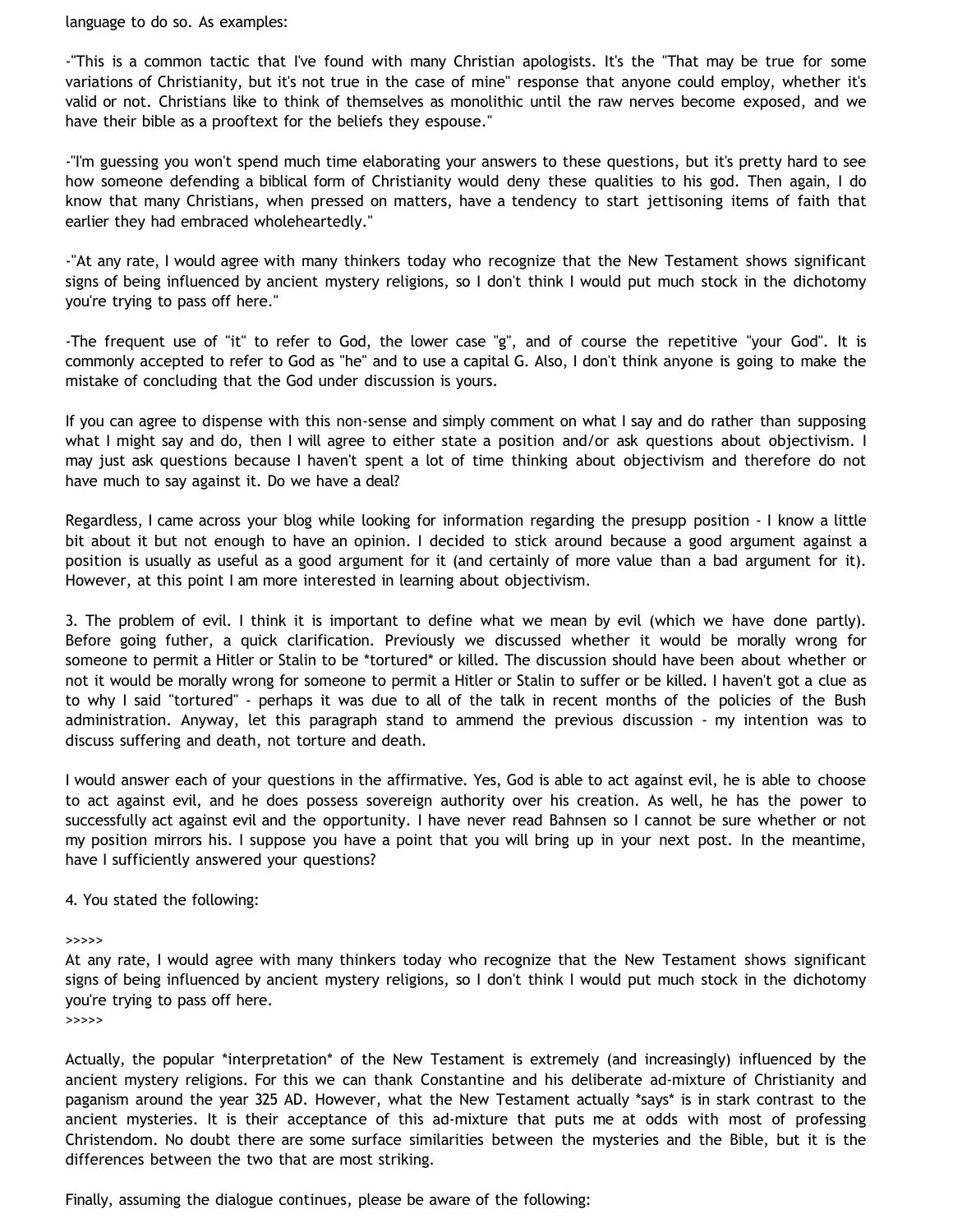a. I don't think you are anymore convertable to Christianity than I am to objectivism, so please don't harbor the mistaken notion that I am trying to convert you. It makes no difference to me whether or not you convert to Christianity.

b. I only accept one English Bible as acceptable, the King James Bible. Any argument from any other translation is therefore unacceptable to me.

From your email:

>>>>>

Chad: "It is like calling Britney Spears records music and then concluding music is terrible. It is music, but not a very good respresentation of it."

This seems to be a rather weak analogy for the charge you've levelled here, for it makes it appear that the differences between various strains within Christianity are merely differences of taste. I doubt that's what you're intending to convey, but that's where your analogy ultimately seems to lead. >>>>>

Though this one may have been particularly bad, I believe that ultimately all analogies fail. In this case, I was only trying to show that the popular version of a thing is not necessarily the best representation of a thing. In that I think I succeeded.

Let me know what you think about continuing this dialogue. I realize I still have not given you much to go on, but at this point I don't have confidence that you want to have an informative discussion. I am more persauded that you are looking for someone to lambaste.

Chad

[July 20, 2008 8:41 PM](http://bahnsenburner.blogspot.com/2008/07/9205621573046460896)

[chadzwo](http://www.blogger.com/profile/05829082015713400364) said...

Dawson,

My apologies. Under 3, the following sentence was not supposed to be part of this post:

"The problem of evil. I think it is important to define what we mean by evil (which we have done partly)."

As you will notice, I never return to the thought. Depending upon your reply I will continue the thought next time.

Also - it is clear that in regards to philosophy you are more knowledgeable than I. I would like to know what formal training you have, if you don't mind telling.

Chad

Chad

[July 20, 2008 8:45 PM](http://bahnsenburner.blogspot.com/2008/07/7103699063219100611)

[Bahnsen Burner](http://www.blogger.com/profile/11030029491768748360) said...

Hello Chad,

Again you come back to me.

You wrote: "1. Yes, I am a Christian. Was this not obvious from the content of the deleted post?"

Thank you for making this explicit. It's interesting that you ask whether or not your Christian confession were obvious to me from the content of your initial comment, which you deleted (btw, for the record, I have never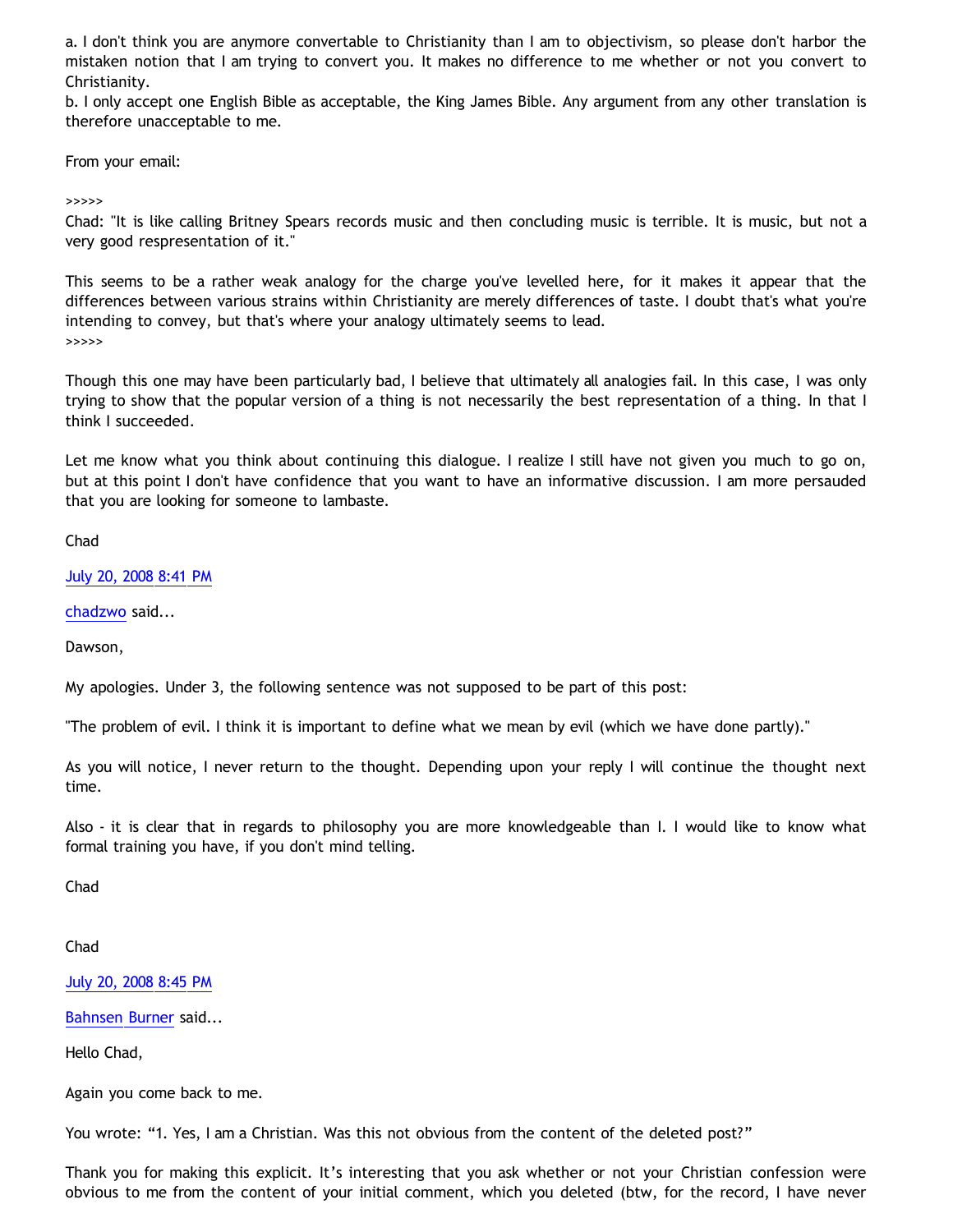deleted a comment submitted to my blog), and then complain in your second point that I "have a tendency to assume too much..." Since you did not come out and identify yourself as a Christian in your initial comment, I deliberately chose not to assume that you are a Christian, even though I suppose the indicators were plain enough. There's a reason why I am hesitant to assume that someone is a Christian without more solid input on the matter. I've done this before and have been wrong, so I learned to hang back a bit as it were. Also, there is the occasional non-Christians who likes to play devil's advocate, for argument's sake.

You wrote: "2. You have a tendency to assume too much about what I will or will not do..."

I prefer to let people speak for themselves, Chad. However, I reserve the right to pass judgments on the individuals I encounter in life, both in person and online. When an individual's actions or statements are persistently cryptic, as yours have been, then his actions are sometimes all I have to go by. Cryptic behavior naturally breeds suspicion. In your initial comment, you had quoted an entire paragraph from my blog. In that paragraph, I had asked several questions in regard to the problem of evil. I asked other questions in other portions of my blog as well. However, instead of addressing any of those questions, you chose to pose some of your own questions to me. There's nothing wrong with this; I'm happy to entertain questions from my readers. By this point, however, you seem to be avoiding my questions, and your comments to date suggest a baiting tactic in your intent. I've seen this many, many times before with Christians, and your comments do not strike me as at all unique. And now you complain about what you consider to be "semi-inflammatory language." I suppose I need to kick it up a notch to get rid of that annoying "semi" in there... ;)

You did cite some examples of what you consider instances of "semi-inflammatory language" on my part. The first example was the following:

**-"This is a common tactic that I've found with many Christian apologists. It's the "That may be true for some variations of Christianity, but it's not true in the case of mine" response that anyone could employ, whether it's valid or not. Christians like to think of themselves as monolithic until the raw nerves become exposed, and we have their bible as a prooftext for the beliefs they espouse."**

What you are calling "semi-inflammatory language" here may actually be nothing more than the fact that the recognition I make explicit here is frequently true about Christians. I've interacted with hundreds of Christians directly over the years, and have watched even more interact amongst themselves and with other non-believers as well. Certain general traits and habits become difficult to miss when they appear with such constancy as I have found in my examinations. One common habit is the tactic I pointed out here. It is frequently encountered when a non-Christian raises a strong criticism against the Christian worldview. Sometimes the attending Christian attempts to answer it; but quite frequently she chooses to disown the position in question, even though it is taught in the New Testament. For instance, I recently interacted with a Christian on the topic of faith. He claimed that faith and reason are compatible, at times making it sound like faith is just another word for reason (I have seen other Christians make claims very similar to this). When I pointed out that Hebrews 11:1, the closest that the NT ever comes to putting an explicit definition to the notion of faith, links faith with hoping, he did everything he could to distance himself from the obvious connotations of such an association, since that association undermines the supposition that faith and reason are so closely related. What he gave me was an example of "That's what it says, but that's not what it means," which is extremely common among defenders of Christianity. The related tactic represented by the statement "That may be true for some variations of Christianity, but it's not true in the case of mine" is also very common. A Calvinist, for instance, would be quick to point out that a criticism of Arminianism has no teeth against the Calvinist position. Frequently Christians like to use their numbers (2 billion strong worldwide today) as a kind of premise for the conclusion that Christianity is therefore true (I never did understand the "logic" to such arguments, but they are not uncommon), only to turn around and hide in the splinters, as it were, pointing out that the criticisms offered only apply to some heretical strain of Christianity which enjoys widespread popularity.

Another example of "semi-inflammatory language" that you cited was the following:

**-"I'm guessing you won't spend much time elaborating your answers to these questions, but it's pretty hard to see how someone defending a biblical form of Christianity would deny these qualities to his god. Then again, I do know that many Christians, when pressed on matters, have a tendency to start jettisoning items of faith that earlier they had embraced wholeheartedly."**

Yes, I can see how you might find this inflammatory. In fact, I'm gently trying to provoke you into a more directly engaging and lively dialogue, hoping that you'll eventually cut to the chase. So far, however, you have done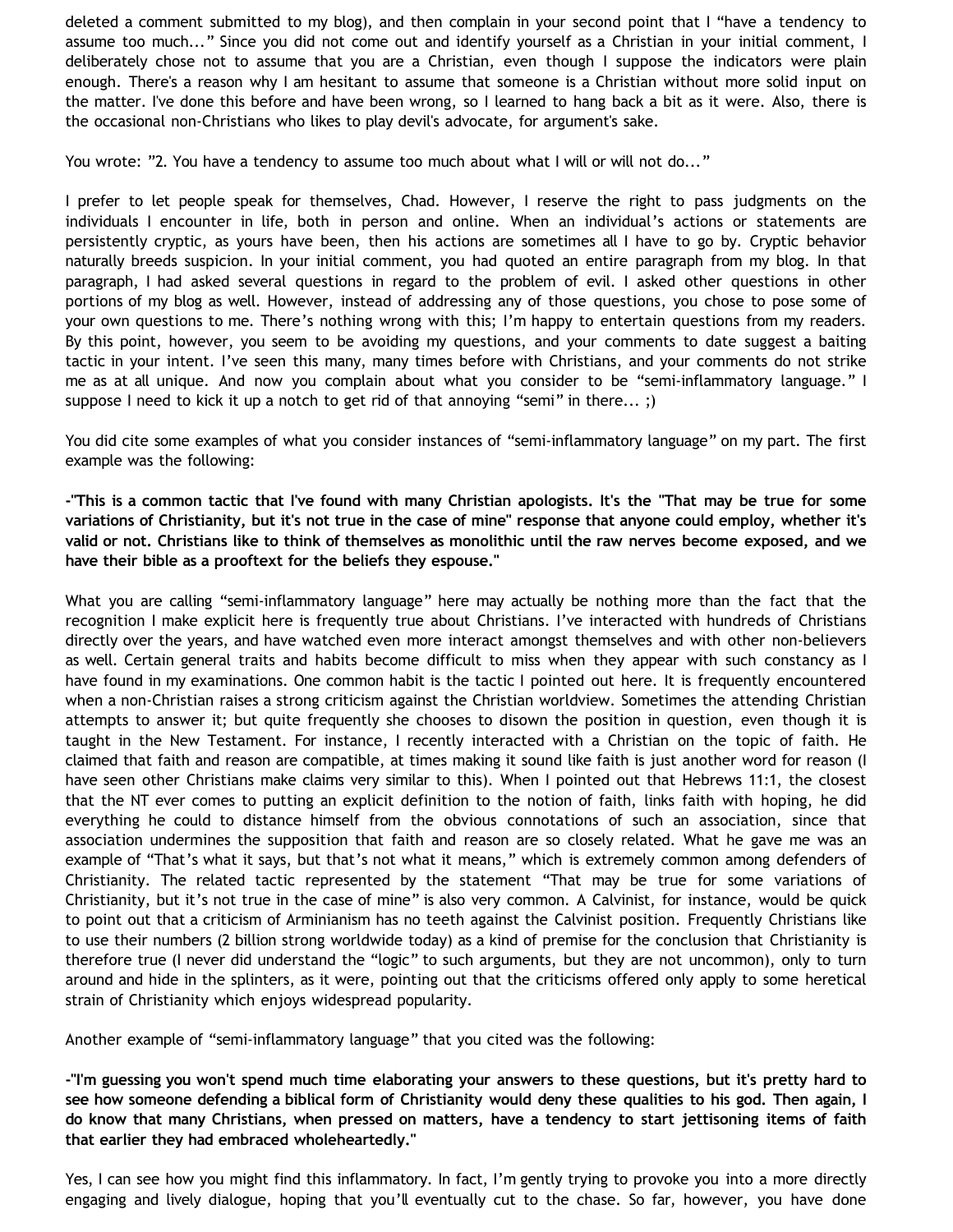pretty much what I guessed: you have not spent much time elaborating on the questions I've posed.

Now I will point out that you have the advantage in the sense that my position is laid out in the open: I have over three years of blogging available for your perusal as well as a website showcasing some of my writings. But you seem anxious to discover my position by posing numerous questions to me. You may find that some of your questions for me have already been addressed (I provided links to several of my earlier blog entries for your reference). Naturally, if you're a Christian, I would assume that you endorse what Christianity teaches, right? Ah, but there's that point that there are so many different variations of Christianity in the marketplace.

## And another:

**-"At any rate, I would agree with many thinkers today who recognize that the New Testament shows significant signs of being influenced by ancient mystery religions, so I don't think I would put much stock in the dichotomy you're trying to pass off here."**

I'm not sure why you consider this statement to be using "semi-inflammatory language." If you recall, I had stated this in response to your following statement:

"At this point it seems you are rebutting ideas from a popular form of Christianity which has it's roots in ancient mystery religion rather than a Biblical Christianity."

Since you had raised the issue, I took the opportunity to make my position on that issue clear for the record. Your reference to "a Biblical Christianity" would naturally imply a Christianity informed by the bible, including the New Testament. But if the New Testament itself shows significant signs of being influenced by ancient mystery religions, then obviously I would reject the implied dichotomy which you seem to be assuming. The influence of pagan mystery cults is a key element in the New Testament. Naturally I don't expect Christians themselves to admit to this, but many thinkers have documented this, and I find myself strongly persuaded by more than one of them. Again, what you're calling "semi-inflammatory language" may be something closer to home: the truth sometimes hurts.

**-The frequent use of "it" to refer to God, the lower case "g", and of course the repetitive "your God". It is commonly accepted to refer to God as "he" and to use a capital G. Also, I don't think anyone is going to make the mistake of concluding that the God under discussion is yours.**

I understand that this annoys many Christians (they want everyone else to take their imaginary deity seriously, like they do), but that is not why I do it. Rather, I have philosophical reasons for this choice. I use the minuscule 'g' because the use an abstraction is most appropriate in the contexts with which I deal. Since an abstraction is by nature open-ended (whereas a proper name is restricted to referring to a specific individual), the small 'g' "god" lends itself to wider application. It can refer not only to your god, but also to anyone else's god, Christian or otherwise, so long as the context allows for it. (For instance, it can just as validly refer to any version of the Christian deity, garden variety or otherwise, as well as to deities of theistic non-Christian religions.) Proper names (e.g., "God") are used to identify particular entities, and would not be appropriate for the pantheon of deities to which my points apply. Also, proper names rightly belong to actually existing, animate beings (like human beings or pets), or to characters of fiction (such as Harry Potter, Jesus Christ or John Galt). There of course is room for play in this as well; for instance, my wife refers to our automobile affectionately as "Duncan," which is intended tongue-in-cheek. Likewise, personal pronouns denoting living third persons - e.g., 'he' and 'she' - are properly reserved, in English anyway, for living organisms (like human beings and other animals), whether real or fictitious. The Christian god in no way is a living organism; in fact, the qualities which Christians attribute to their god render it as lifeless as a rock. At best, it could only be an it.

There is also a moral reason why I use the minuscule 'g' here. And that is because I refuse to sanction the irrational. Since god-belief is irrational, it would be wrong to dignify it by pandering to its terms. You see, Chad, I am a non-Christian, a non-believer, an atheist. I don't believe in this thing you call "God." You do, and you want to give it all the allegiance you can muster. I accept no obligation to do likewise, Chad, and I am not going to change because it hurts people's feelings.

You wrote: "If you can agree to dispense with this non-sense and simply comment on what I say and do rather than supposing what I might say and do, then I will agree to either state a position and/or ask questions about objectivism."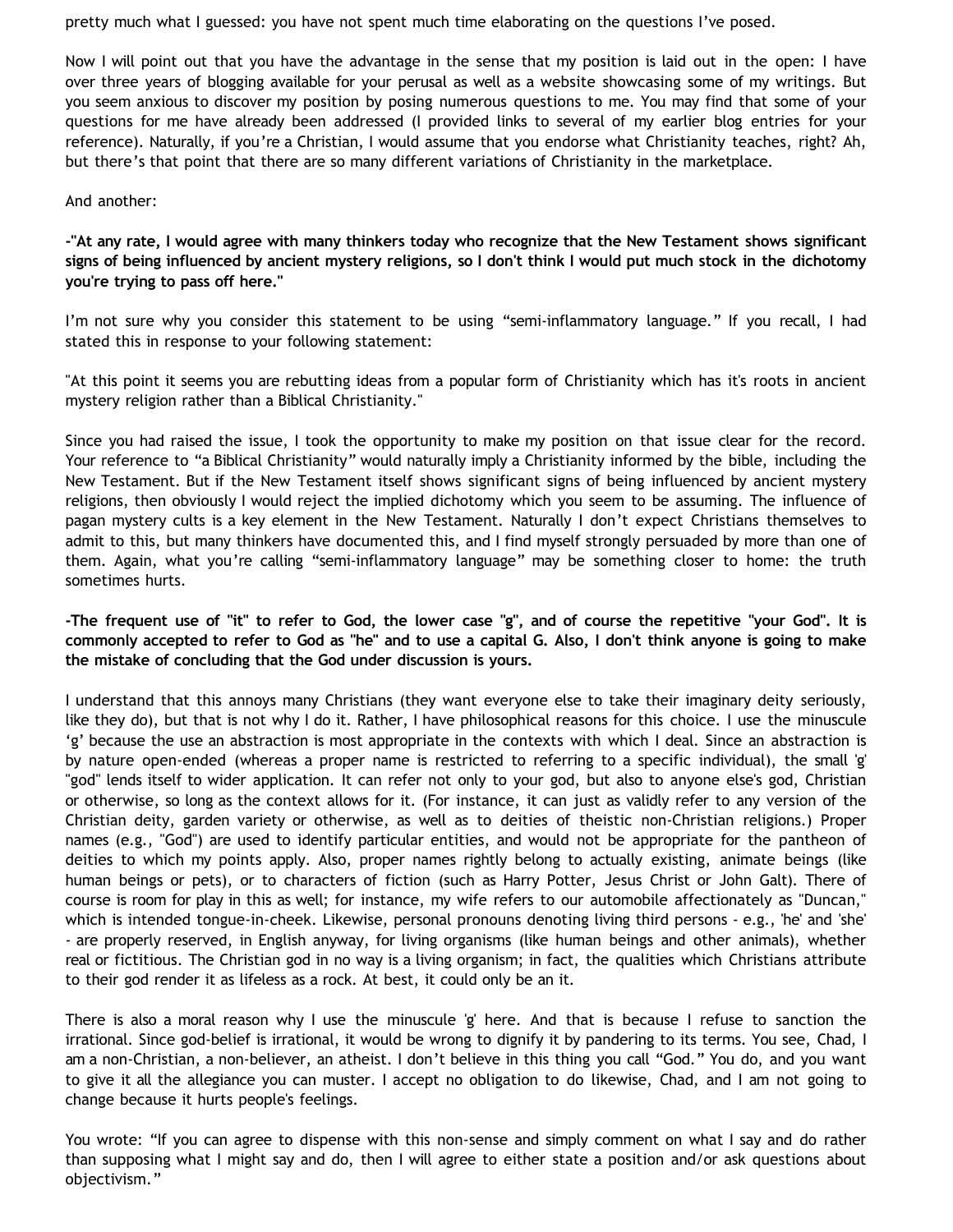Well, if you would identify your position, I wouldn't have to guess what it is. So it's your call, Chad. As for asking questions about Objectivism, I welcome them.

You wrote: "I may just ask questions because I haven't spent a lot of time thinking about objectivism and therefore do not have much to say against it. Do we have a deal?"

I'm not going to change my ways for you, Chad, if that's what you're asking. This is my blog, you are welcome to comment here all you like, but you engage me on my terms, or not at all.

You wrote: "Regardless, I came across your blog while looking for information regarding the presupp position - I know a little bit about it but not enough to have an opinion. I decided to stick around because a good argument against a position is usually as useful as a good argument for it (and certainly of more value than a bad argument for it). However, at this point I am more interested in learning about objectivism."

That's good news. A good starter book would be Leonard Peikoff's *Objectivism: The Philosophy of Ayn Rand*. If it 's not available at your local bookshop, you can easily purchase it on the web from retailers like Amazon or www.aynrandbookstore.com. If you're shy about making the investment at this time, you might also enjoy reviewing some of the articles on www.aynrandlexicon.com – excerpts from many of Rand's (and Peikoff's) writings.

You wrote: "3. The problem of evil. I think it is important to define what we mean by evil (which we have done partly)."

I agree. As Rand stated, "Definitions are the guardians of rationality, the first line of defense against the chaos of mental disintegration" ("Art and Cognition," *The Romantic Manifesto*, p. 77). As for the concept of evil, Rand stated:

"The standard of value of the Objectivist ethics—the standard by which one judges what is good or evil—is man's life, or: that which is required for man's survival qua man. Since reason is man's basic means of survival, that which is proper to the life of a rational being is the good; that which negates, opposes or destroys it is the evil." ("The Objectivist Ethics," *The Virtue of Selfishness*, p. 23)

Now I'm curious what the bible's definition of evil is. Chad, can you produce this for me?

You wrote: "Before going futher, a quick clarification. Previously we discussed whether it would be morally wrong for someone to permit a Hitler or Stalin to be \*tortured\* or killed. The discussion should have been about whether or not it would be morally wrong for someone to permit a Hitler or Stalin to suffer or be killed. I haven't got a clue as to why I said "tortured" - perhaps it was due to all of the talk in recent months of the policies of the Bush administration. Anyway, let this paragraph stand to ammend the previous discussion - my intention was to discuss suffering and death, not torture and death."

Okay.

You wrote: "I would answer each of your questions in the affirmative. Yes, God is able to act against evil, he is able to choose to act against evil, and he does possess sovereign authority over his creation. As well, he has the power to successfully act against evil and the opportunity."

Good. I would say, then, that I'm not, as you seem to have charged, rebutting ideas that belong to something other than orthodox Christianity, at least on the issue of problem of evil, for you are affirming the very points that my treatment of the problem of evil takes into account. Perhaps you had something else in mind when you made this charge?

You wrote: "I have never read Bahnsen so I cannot be sure whether or not my position mirrors his."

Well, here's your chance. As I noted in my blog, Bahnsen claims that his god has "has a morally sufficient reason for the evil which exists" (*Always Ready*, p. 172). This is his answer to the problem of evil. Curiously, he never identifies the reason which he evaluates as "morally sufficient."

Would you say that your god "has a morally sufficient reason for the evil which exists"? Or would you, like me,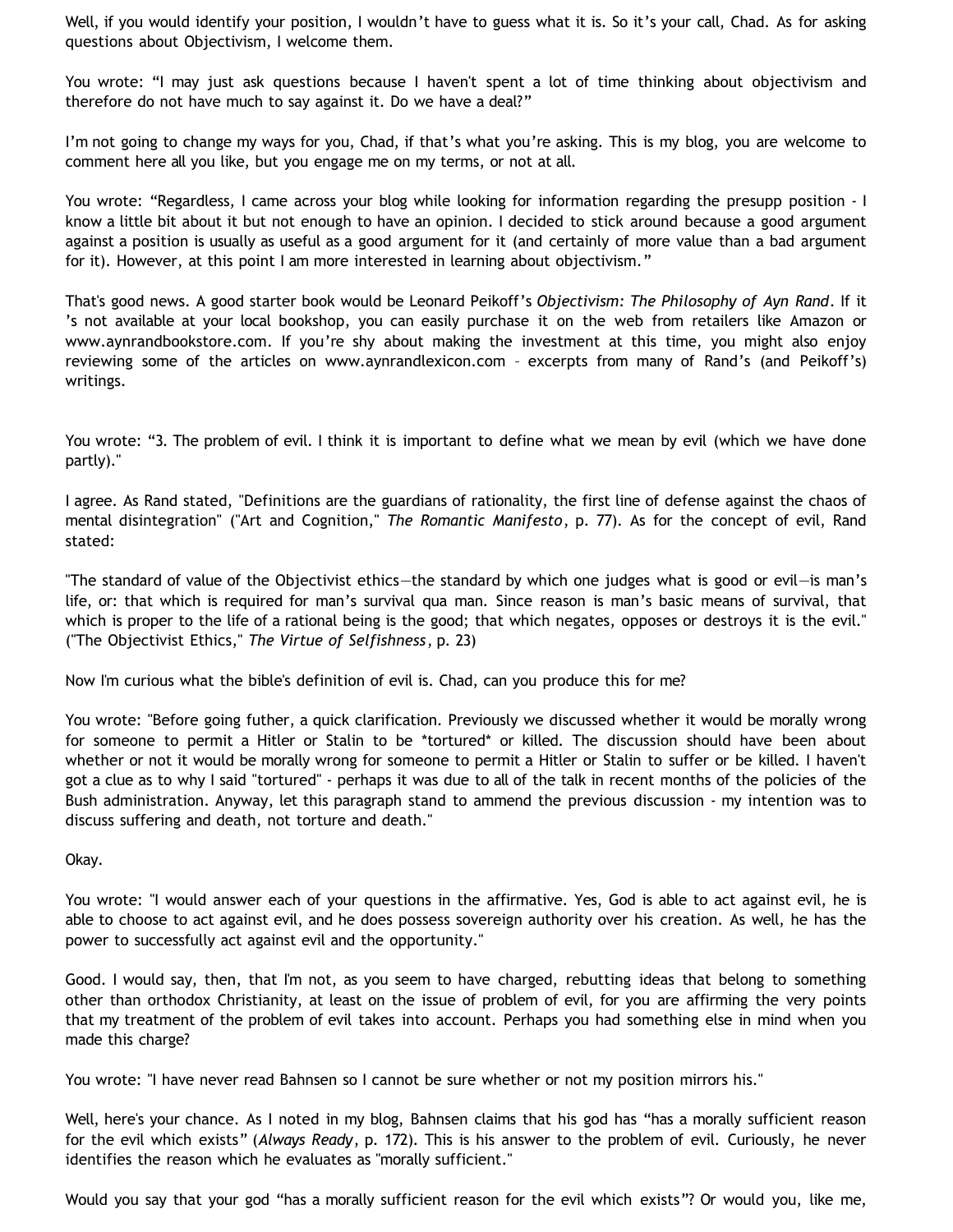recognize that there is no such thing as "a morally sufficient reason" for evil?

If you're interested in learning more about Bahnsen's defense against the problem of evil, it is available online here: [The Problem of Evil](http://www.cmfnow.com/articles/pa105.htm).

I wrote: "At any rate, I would agree with many thinkers today who recognize that the New Testament shows significant signs of being influenced by ancient mystery religions, so I don't think I would put much stock in the dichotomy you're trying to pass off here."

You responded: "Actually, the popular \*interpretation\* of the New Testament is extremely (and increasingly) influenced by the ancient mystery religions."

I'm not talking about \*interpretations\* of the New Testament, but telltale indicators in the New Testament itself which show that its authors, to varying degrees, had absorbed and assimilated numerous elements from pre-existing pagan models that were very much alive during the times of the early Christians.

You wrote: "For this we can thank Constantine and his deliberate ad-mixture of Christianity and paganism around the year 325 AD."

Constantine was not around when Paul was writing his letters and the evangelists were developing their gospel depictions of Jesus' ministry. So we can't credit Constantine for the presence of these elements in the NT.

You wrote: "However, what the New Testament actually \*says\* is in stark contrast to the ancient mysteries."

I have no doubt that it makes statements that contrast with what some ancient mystery cults taught. But it would not follow from the presence of these that the overall gospel story or Paul's teachings lacked any influence from the religions enjoying currency in the surrounding culture.

You wrote: "It is their acceptance of this ad-mixture that puts me at odds with most of professing Christendom."

Can you cite some specifics?

You wrote: "No doubt there are some surface similarities between the mysteries and the Bible, but it is the differences between the two that are most striking."

So in a sense, it sounds like we agree to some degree: Christianity has its share of peculiarities as well as commonalities with othe religions that were around at the time of its inception. Of course, the same could be said about each of the mystery cults as well: they shared some features with other religions, but also had unique differences which distinguished them.

You wrote: "Finally, assuming the dialogue continues, please be aware of the following: a. I don't think you are anymore convertable to Christianity than I am to objectivism, so please don't harbor the mistaken notion that I am trying to convert you. It makes no difference to me whether or not you convert to Christianity. b. I only accept one English Bible as acceptable, the King James Bible. Any argument from any other translation is therefore unacceptable to me."

Noted.

You had written: "It is like calling Britney Spears records music and then concluding music is terrible. It is music, but not a very good respresentation of it."

I responded: "This seems to be a rather weak analogy for the charge you've levelled here, for it makes it appear that the differences between various strains within Christianity are merely differences of taste. I doubt that's what you're intending to convey, but that's where your analogy ultimately seems to lead."

You wrote: "Though this one may have been particularly bad, I believe that ultimately all analogies fail."

This seems a bit extreme. Many of the teachings which the gospels attribute to Jesus are given in the form of a parable, which in essence is an illustration by way of analogy. The view you express here seems to have negative implications for those teachings because of this. However, unless you don't ascribe to the view that Jesus taught